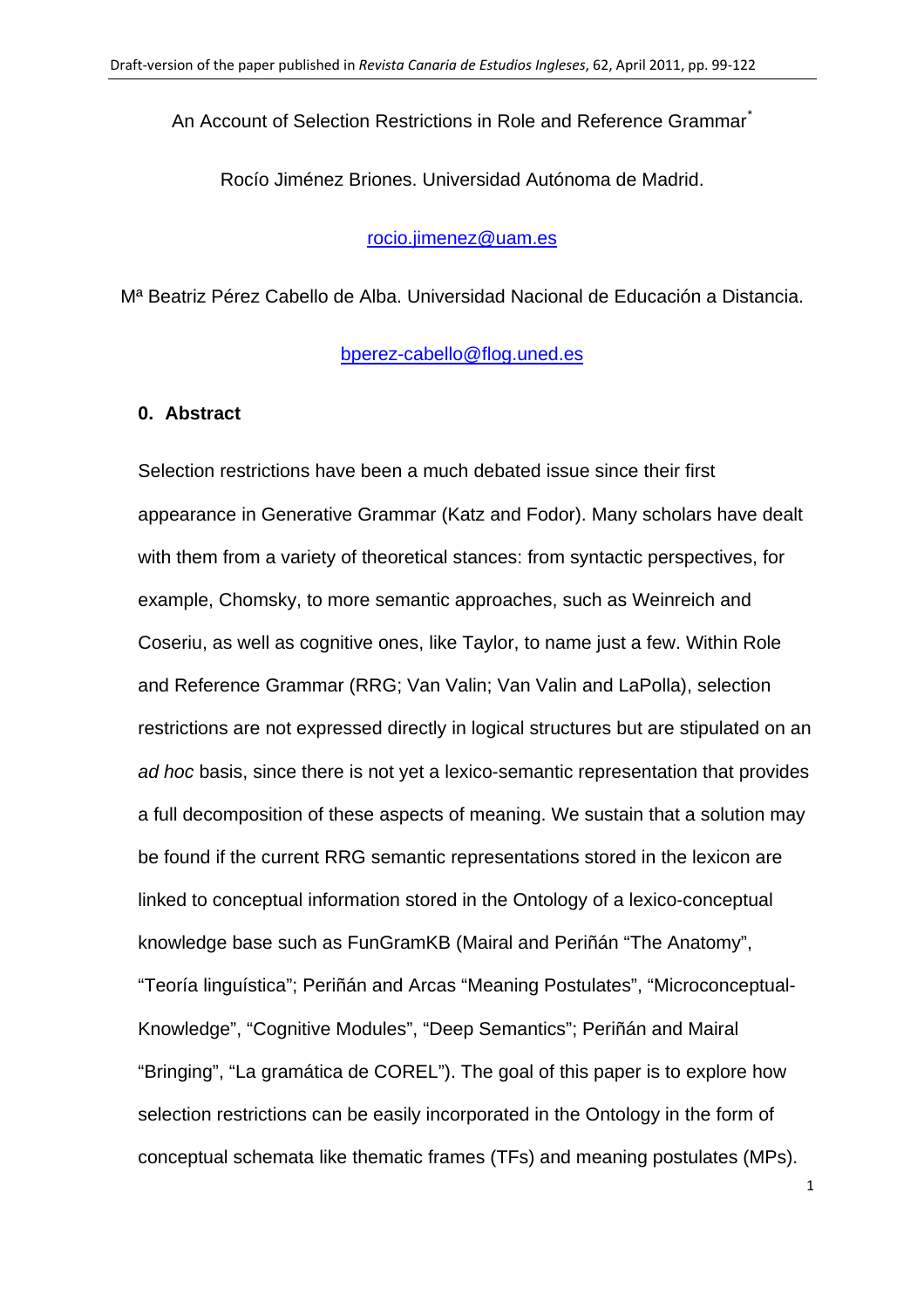These, in turn, will be connected to the RRG logical structures via conceptual logical structures, which are abstract representational mechanisms that bridge the gap between the cognition-oriented TFs and MPs in the Ontology, and the particular lexico-syntactic idiosyncrasies represented in logical structures (Periñán and Mairal "Bringing"). As for selection restrictions, or selectional preferences, they are stated in TFs and MPs when they exert constraints typically related to the cognitive situations displayed by the events. The domain of POSSESSION is employed to illustrate this kind of preferences within an ontology.

**Keywords**: selection restrictions, Role and Reference Grammar, selectional preferences, FunGramKB, possession.

Las restricciones de selección han sido un tema muy debatido desde su primera aparición en la Gramática Generativa (Katz y Fodor). Muchos estudiosos se han ocupado de ellas desde distintas posturas teóricas: desde planteamientos sintácticos como, por ejemplo, Chomsky, hasta enfoques más semánticos, como Weinreich y Coseriu, así como desde una perspectiva cognitiva, como Taylor, por nombrar sólo algunos. Dentro de la Gramática del Papel y la Referencia (GPR; Van Valin; Van Valin y Lapolla), las restricciones de selección no se expresan directamente en las estructuras lógicas, sino que se establecen ad hoc, ya que aún no existe una representación léxico-semántica que proporcione una descomposición completa de estos aspectos del significado. Sostenemos que la solución se puede encontrar si las actuales representaciones semánticas de la GPR almacenadas en el léxico se vinculan a la información conceptual almacenada en la ontología de una base de conocimiento léxico-conceptual como FunGramKB (Mairal y Periñán "The Anatomy", "Teoría linguística"; Periñán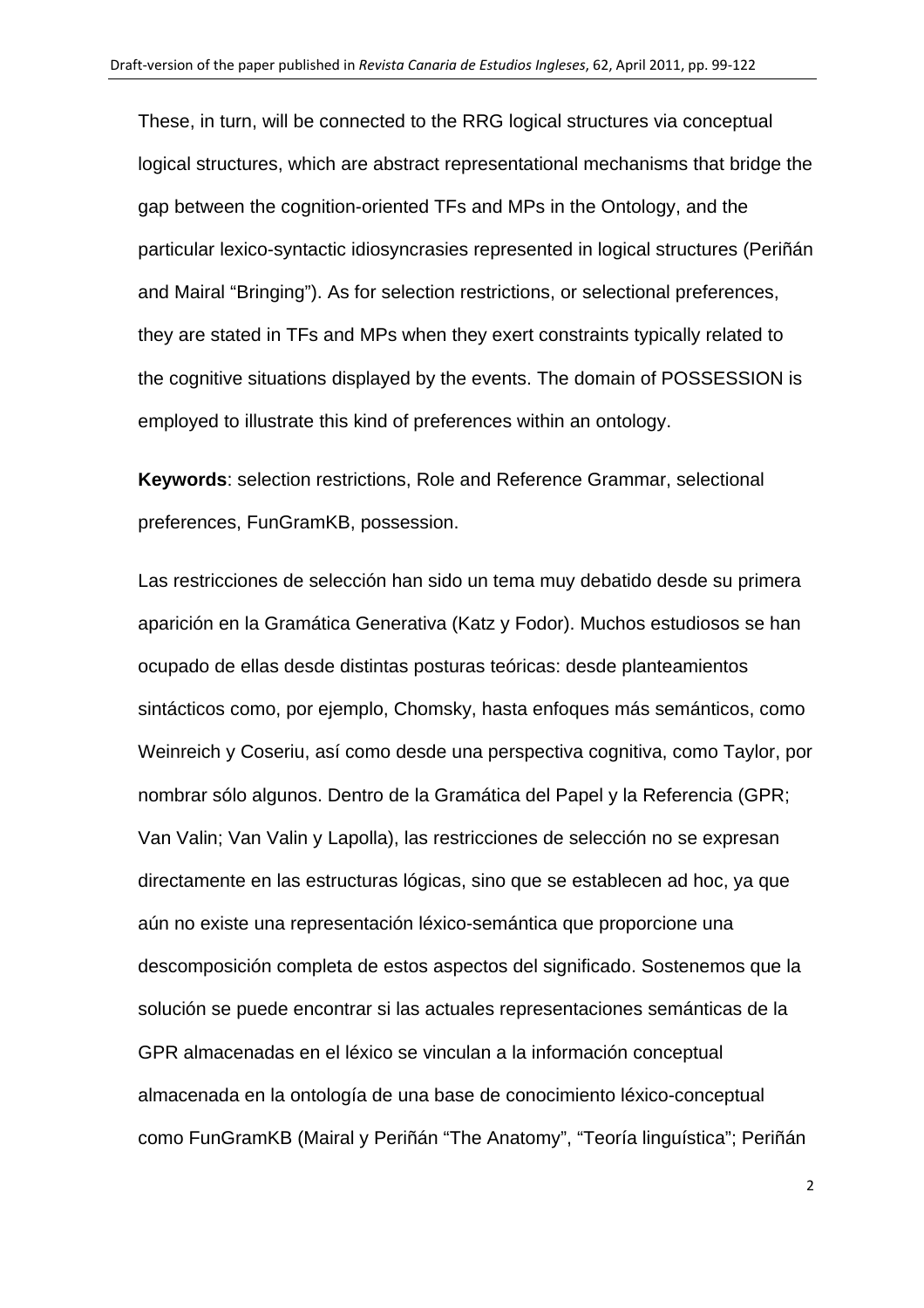y Arcas "Meaning Postulates", "Microconceptual-Knowledge", "Cognitive Modules", "Deep Semantics"; Periñán y Mairal "Bringing", "La gramática de COREL"). El objetivo de este trabajo es explorar cómo las restricciones de selección pueden ser fácilmente incorporadas a la ontología en forma de esquemas conceptuales como son los marcos temáticos (MMTT) y los postulados de significado (PPSS). Éstos, a su vez, estarán conectados a las estructuras lógicas de la GPR a través de las estructuras lógicas conceptuales, que son unos mecanismos abstractos de representación que hacen de puente entre los MMTT y los PPSS de la ontología, y las idiosincrasias léxico-sintácticas recogidas en las estructuras lógicas (Periñán y Mairal "Bringing"). En cuanto a las restricciones de selección o preferencias de selección, se expresan en los MMTT y en los PPSS cuando ejercen constreñimientos normalmente relacionados con las situaciones cognitivas mostradas por los eventos. Se muestra el dominio de la posesión para ilustrar este tipo de preferencias dentro de una ontología.

**Palabras Clave**: restricciones de selección, Gramática del Papel y la Referencia, preferencias de selección, FunGramKB, posesión.

#### **1. Introduction**

Selection restrictions have been a much debated issue since their first appearance in Generative Grammar in Katz and Fodor. Many scholars have dealt with them from a variety of theoretical stances: from syntactic perspectives, for example, Chomsky, to more semantic approaches, such as Weinreich and Coseriu, as well as cognitive ones, like Taylor, to name just a few. Within Role and Reference Grammar (hereafter RRG; Van Valin; Van Valin and LaPolla), selection restrictions are not expressed directly in logical structures but are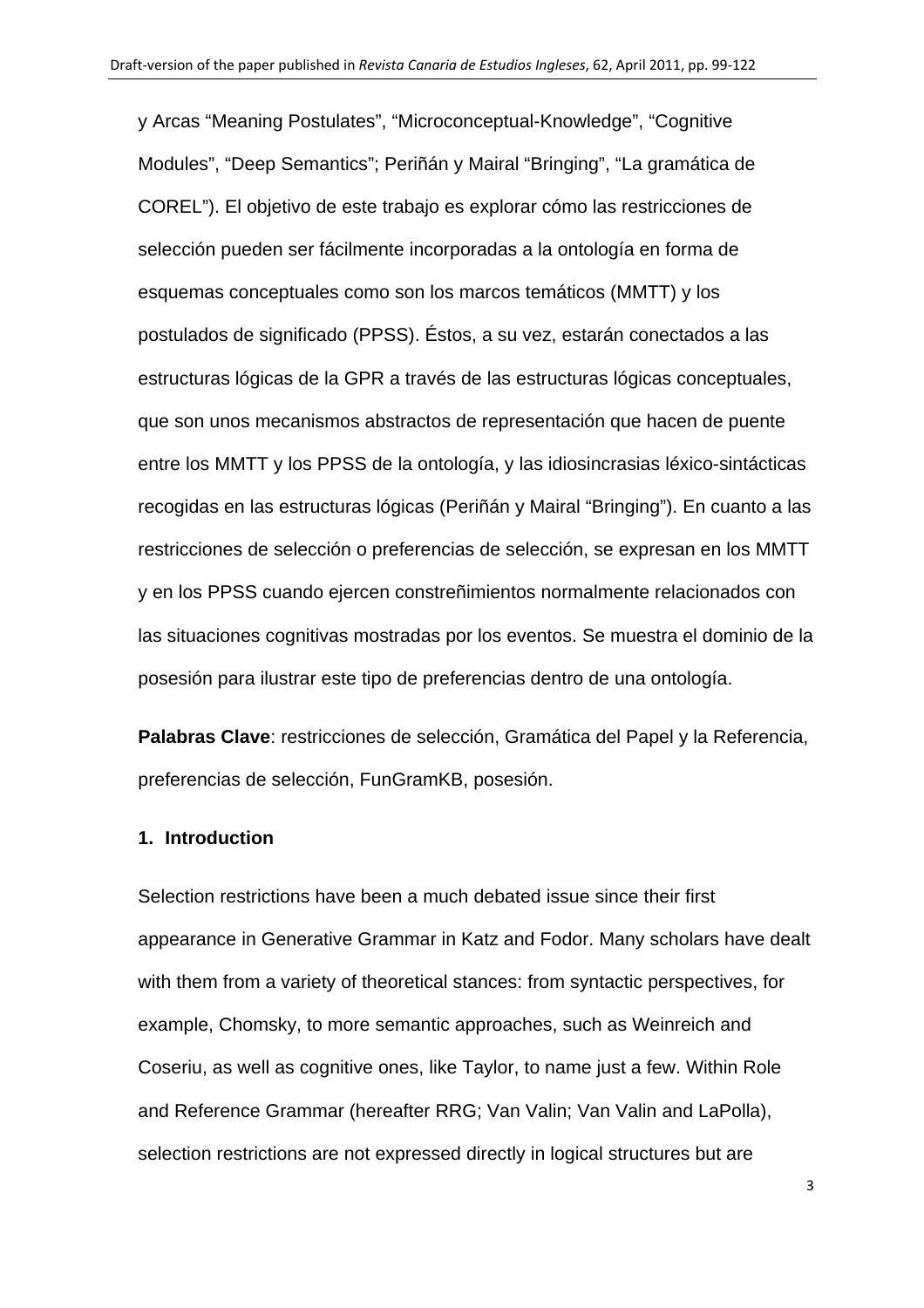stipulated on an *ad hoc* basis. For example, there is a general lexical principle to account for the fact that the first argument in the logical structure of verbs of perception, cognition, propositional attitude, emotion and internal experience must be a sentient, animate entity (Van Valin and LaPolla 156). This is certainly so because there is not yet a lexico-semantic representation that provides a full decomposition of all these aspects of meaning, since the idea is that "the RRG semantic representation would ultimately have to be given a full interpretation in a formal semantic theory" (Van Valin 50).

The goal of this paper is to present selection restrictions from a conceptualist framework such as the lexico-conceptual knowledge base *Functional Grammar*  Knowledge Base (FunGramKB<sup>[1](#page-32-1)</sup> henceforth; Mairal and Periñán "The Anatomy", "Teoría linguística"; Periñán and Arcas "Meaning Postulates", "Microconceptual-Knowledge", "Cognitive Modules", "Deep Semantics", "The Architecture", "Ontological Commitments"; Periñán and Mairal "Bringing", "La gramática de COREL"), specifically, its Ontology or the module where semantic knowledge is stored. We believe that, if the current RRG semantic representations - stored in the lexicon - are linked to the conceptual information stored in the FunGramKB Ontology, the *ad hoc* stipulations previously mentioned could be dispensed with.

The article is structured as follows. In section 2, concepts such as *collocation* and selection *restriction* are discussed within the context of FunGramKB. In section 3, the cognitive domain of POSSESSION is employed to exemplify the most relevant selectional constraints captured in the basic concepts (subsection 3.1), terminal concepts (subsection 3.2), and subconcepts (subsection 3.3) of this dimension. In subsection 3.4, we also detail how the selectional preferences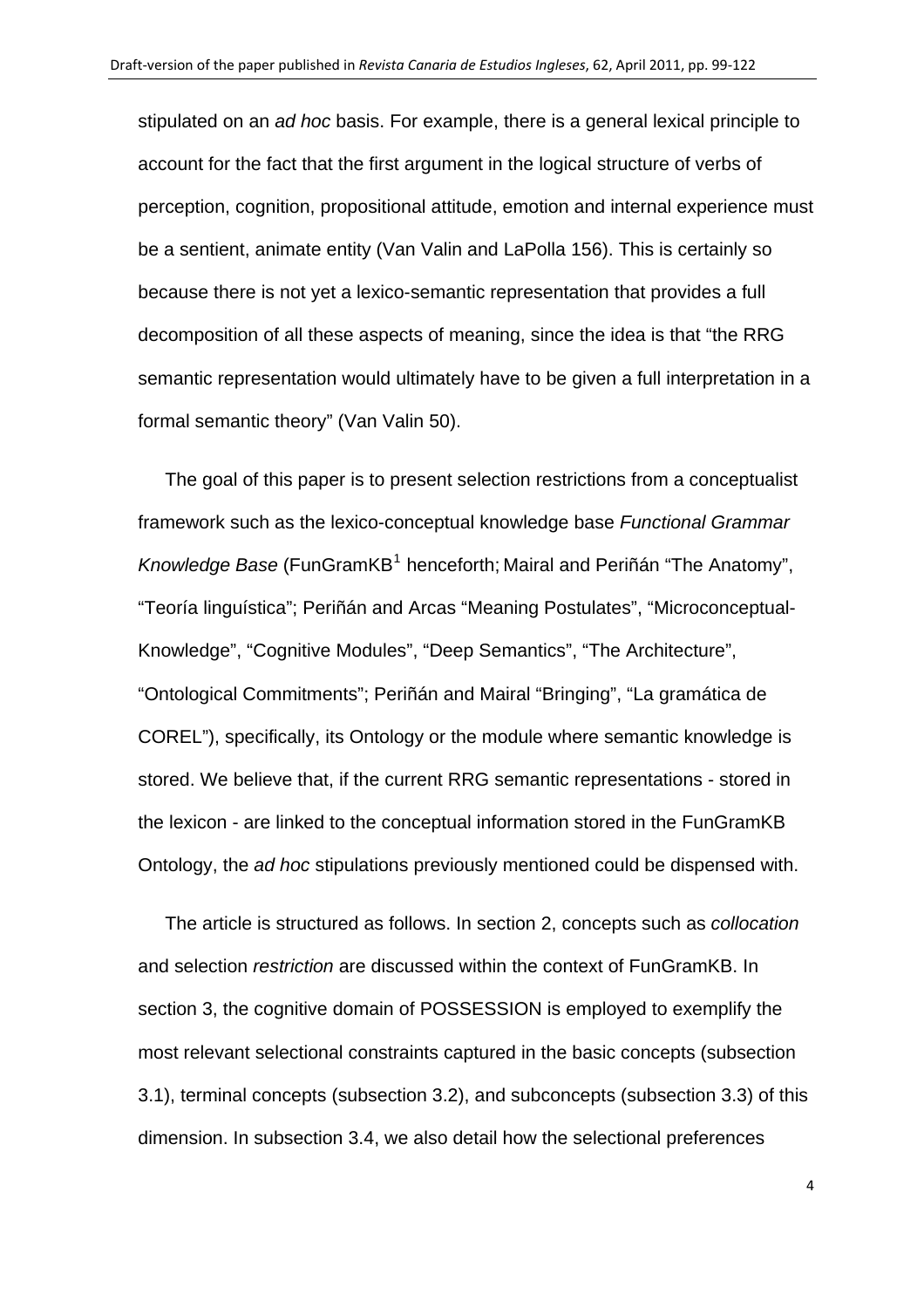coded in these three types of concepts are arrived at and where collocations are incorporated in FunGramKB. Finally, some conclusions are provided in section 4.

# **2. The Concepts of Collocation and Selection Restriction within FunGramKB**

As Mairal and Periñán ("The Anatomy" 220) point out, FunGramKB is made up of three information levels (see Figure 1):

- i) Lexical level = linguistic knowledge
- ii) Grammatical level = linguistic knowledge
- iii) Conceptual level = non-linguistic knowledge

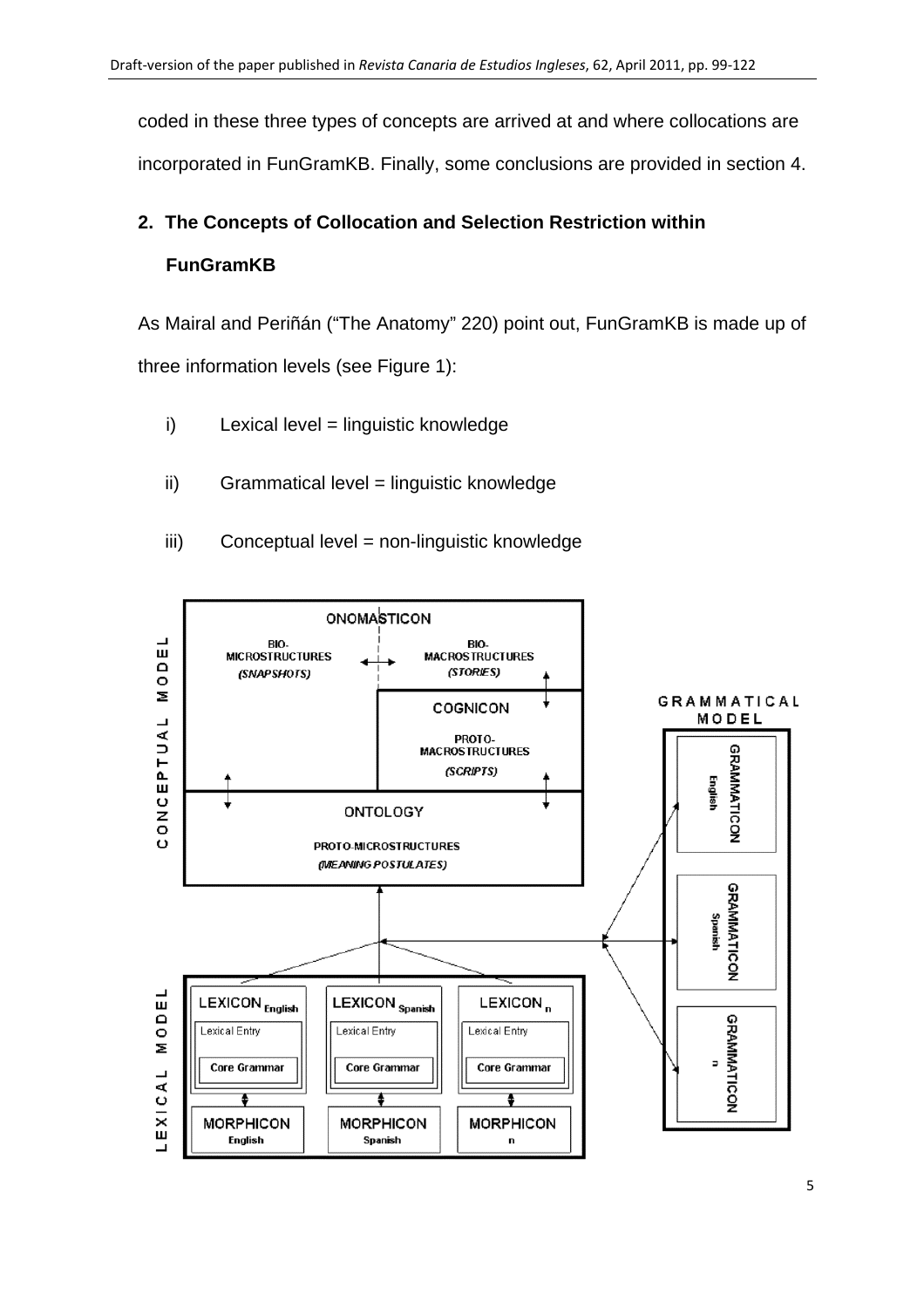#### Fig. 1. FunGramKB modules (at [www.fungramkb.com\)](http://www.fungramkb.com/)

Each of these information levels in turn consists of several independent but interrelated modules. The *lexical level* comprises a) the various lexica (e.g. English, Spanish, Italian, German, etc.),<sup>[2](#page-32-1)</sup> which store morphosyntactic, pragmatic and collocational information about lexical units, preserving the major linguistic assumptions of RRG – logical structures, macroroles, and so forth –, and b) the Morphicon, which handles cases of inflectional morphology. The *grammatical module* or Grammaticon is currently being developed within the Lexicom group. Its function is to capture the properties that are specific to the most relevant constructional families in the languages under consideration in the Ontology which, so far, are English and Spanish. The *conceptual level* consists of three modules: a) the Ontology or the hierarchical structure of concepts; b) the Cognicon, where procedural information is kept; and c) the Onomasticon, where information about instances of entities and events is stored. This division of labor between linguistic knowledge in the lexical and grammatical levels and nonlinguistic knowledge in the conceptual level conditions the way selectional preferences and collocations are treated in FunGramKB. Since the lexical level accounts for morphosyntactic, constructional and pragmatic lexical knowledge, collocations, but not selectional preferences, belong in here. Let us explain this in detail.

Since its first occurrence in Firth, the term collocation has been discussed extensively in the bibliography and under various names too: co-*occurrences* (Harris), *lexical solidarities* (Coseriu), *lexical selection* (Bosque "Más allá"), and so on.<sup>[3](#page-32-1)</sup> In FunGramKB, however, collocations are understood in a broad sense to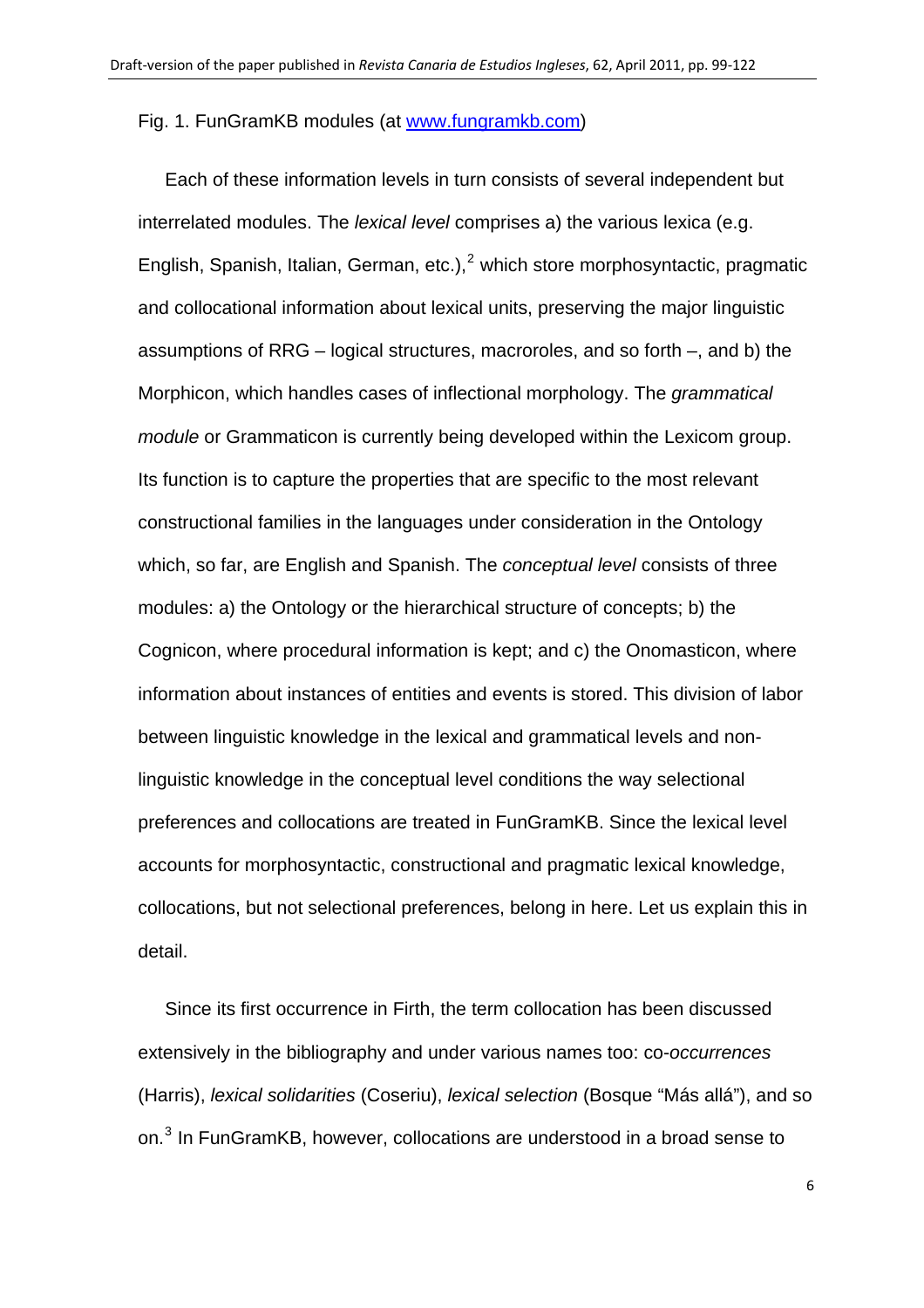refer to those combinations of lexemes that commonly and frequently co-occur in a language, including both grammatical and lexical collocations. Thus, the fact that in English something depends *on* something else, but in Spanish it depends *de* – "of" – or that one *takes* a size five in shoes in English but in Spanish the verb used is *calzar*, find their way into the various lexica of FunGramKB, depending on the language the collocations are associated with.

As for selection restrictions, unlike the restrictive treatment given by Generative Grammar, they are understood not as semantic requirements on the nature of the arguments a predicate subcategorizes for, but as conceptual constraints prototypically related to cognitive situations. They are not wordoriented, so their place in FunGramKB is the conceptual level, specifically, the Ontology. For instance, let us take the concept EAT. Among the 350 events or so stored in the Ontology, which presents the hierarchical catalogue of all the concepts a person has in mind when talking about everyday situations, the first participant of the concept EAT is codified as being prototypically human or animal, whether you are using English, Spanish or Japanese to express it. The reason for this is that our commonsense knowledge tells us that, if we want to be consistent with our world model, in order to eat you need a mouth, which is something that only animals and people have. Therefore, traditional selection restrictions are better known as *selectional preferences* in FunGramKB. In the next section, we detail where selectional preferences appear and how they are described in the Ontology within POSSESSION.

It should be emphasized that the approach FunGramKB takes on selectional preferences as belonging in the conceptual level of information is totally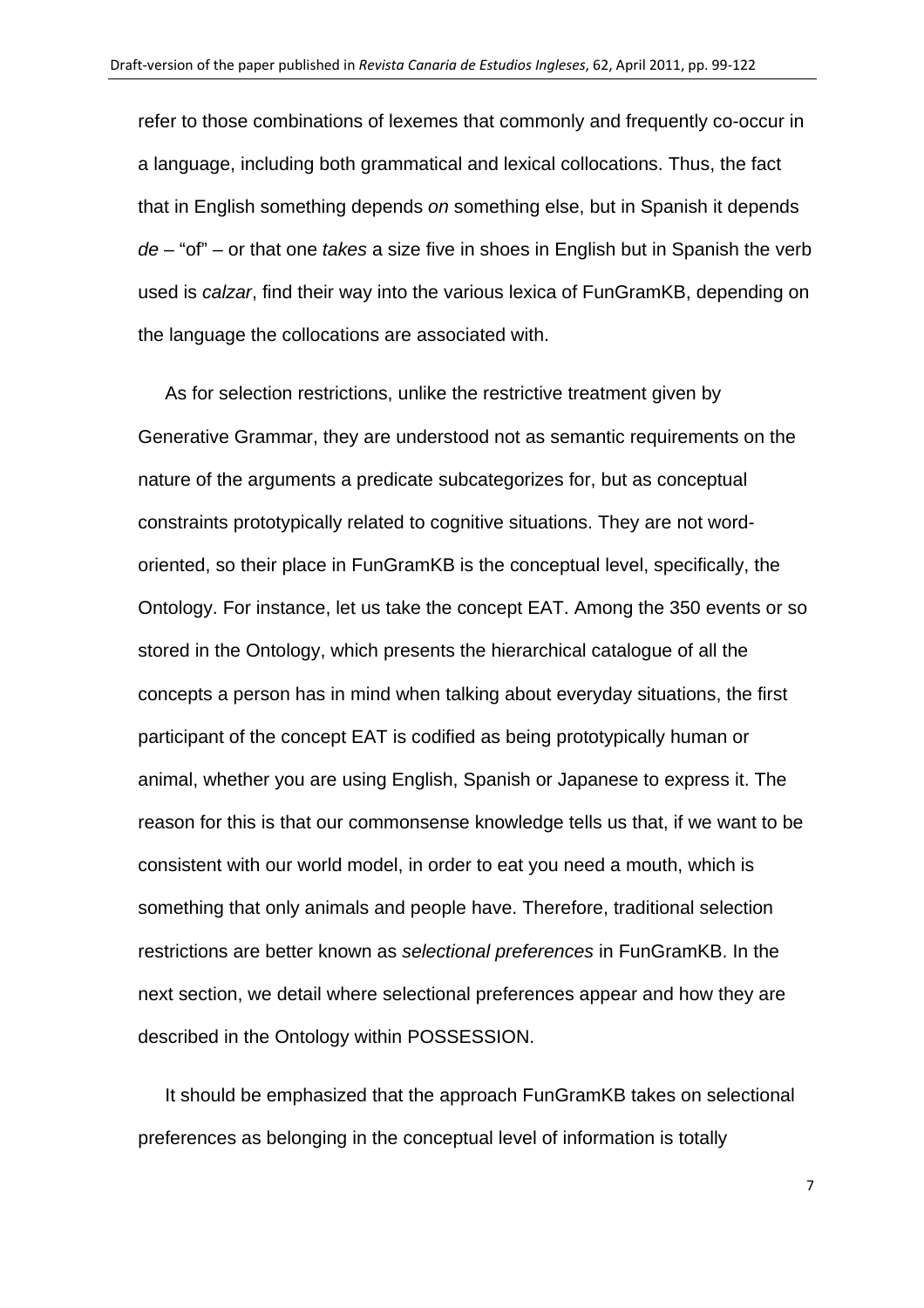consistent with the view, sustained by most linguists – Coseriu, McCawley, Fillmore, Bosque ("Combinatoria"), to name just a few - that selection restrictions provide non-linguistic information, since the information expressed through features like *human*, *animal*, and so forth, has no relation whatsoever with our knowledge of languages like English, Spanish or Japanese, but with "the real world" and our experiences there.

# **3. FunGramKB Selectional Preferences: The Domain of POSSESSION**

Selectional preferences appear in the Ontology in two conceptual schemata known as thematic frames (henceforth TFs) and meaning postulates (hereafter MPs). They will be exemplified in the dimension of POSSESSION which, according to Faber and Mairal (264) is:

> an artificial relationship established between two entities, one of whom has the right or authority to use the other as he wishes and has the right or authority to control anyone else's use of the other, and to impose sanctions for uses other than those he permits. (Jackendoff 79)

In the figure below, we can see the domain of POSSESSION in the Ontology as hierarchically connected to RELATIONAL > STATIVE > EVENTS: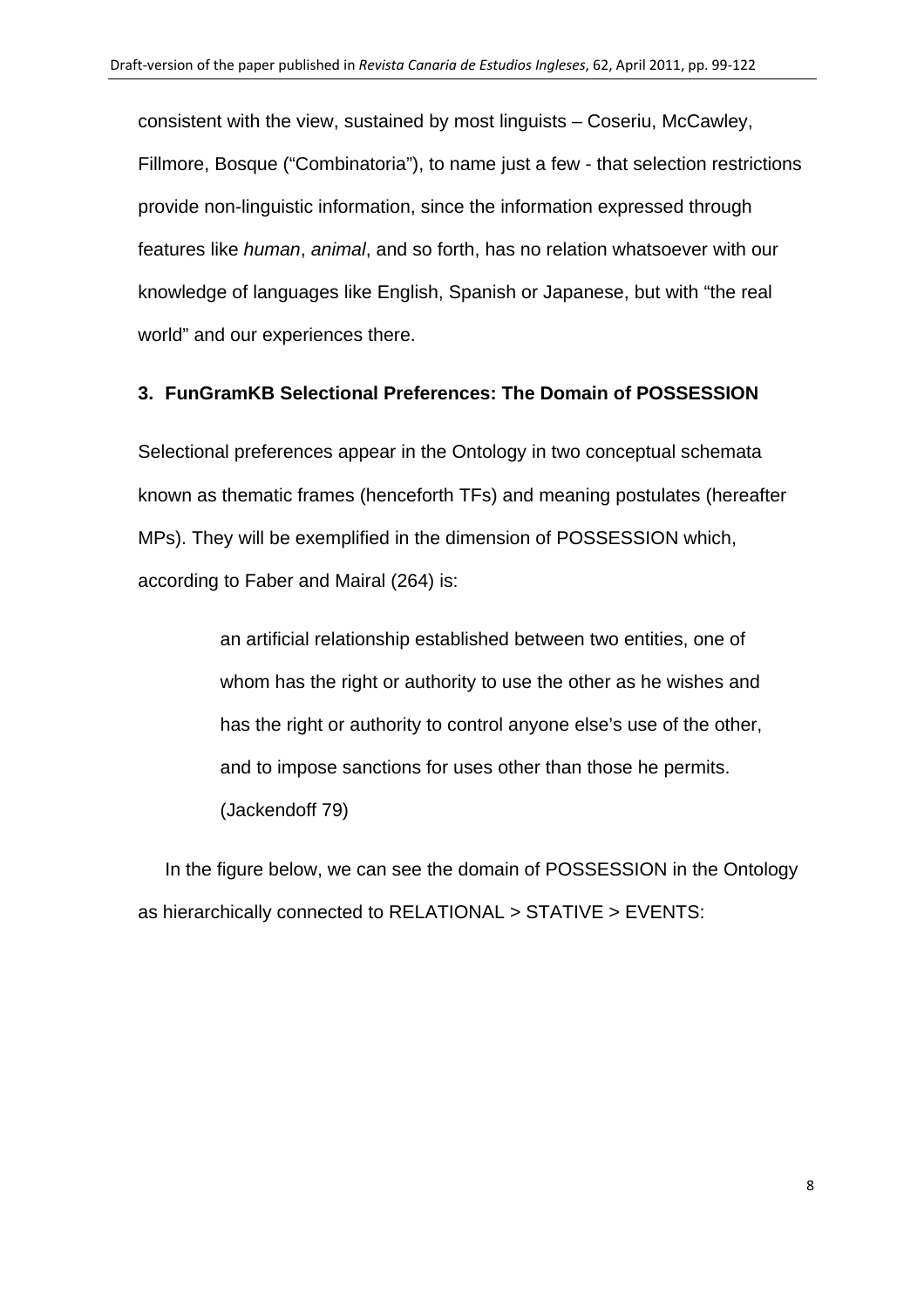

Fig. 2. POSSESSION in the FunGramKB Ontology.

As explained in Periñán and Mairal ("Bringing" 267), TFs and MPs provide the semantic properties used to characterize the basic and terminal concepts that populate the Ontology.<sup>[4](#page-32-1)</sup> The former, which appear headed by symbol +, are explained in 3.1, whereas the latter, preceded by symbol \$, are presented in 3.2.

At this stage, it is worth highlighting the importance of basic concepts, terminal concepts and subconcepts for a fine-grained knowledge base such as FunGramKB, based on deep semantics. As posited in Periñán and Arcas ("Cognitive Modules"), the FunGramKB MPs offer rich conceptual descriptions with which lexical units are then associated, that is, each lexical unit is provided with a real definition formalized employing what has been termed Conceptual Representation Language or COREL (Periñán and Mairal, "Bringing", "La gramática de COREL"). On the contrary, other knowledge bases grounded on surface semantics, such as DOLCE (Gangemi *et al*.; Masolo *et al*.), SIMPLE (Pedersen and Keson; Lenci *et al*.), and Mikrokosmos (Beale, Nirenburg and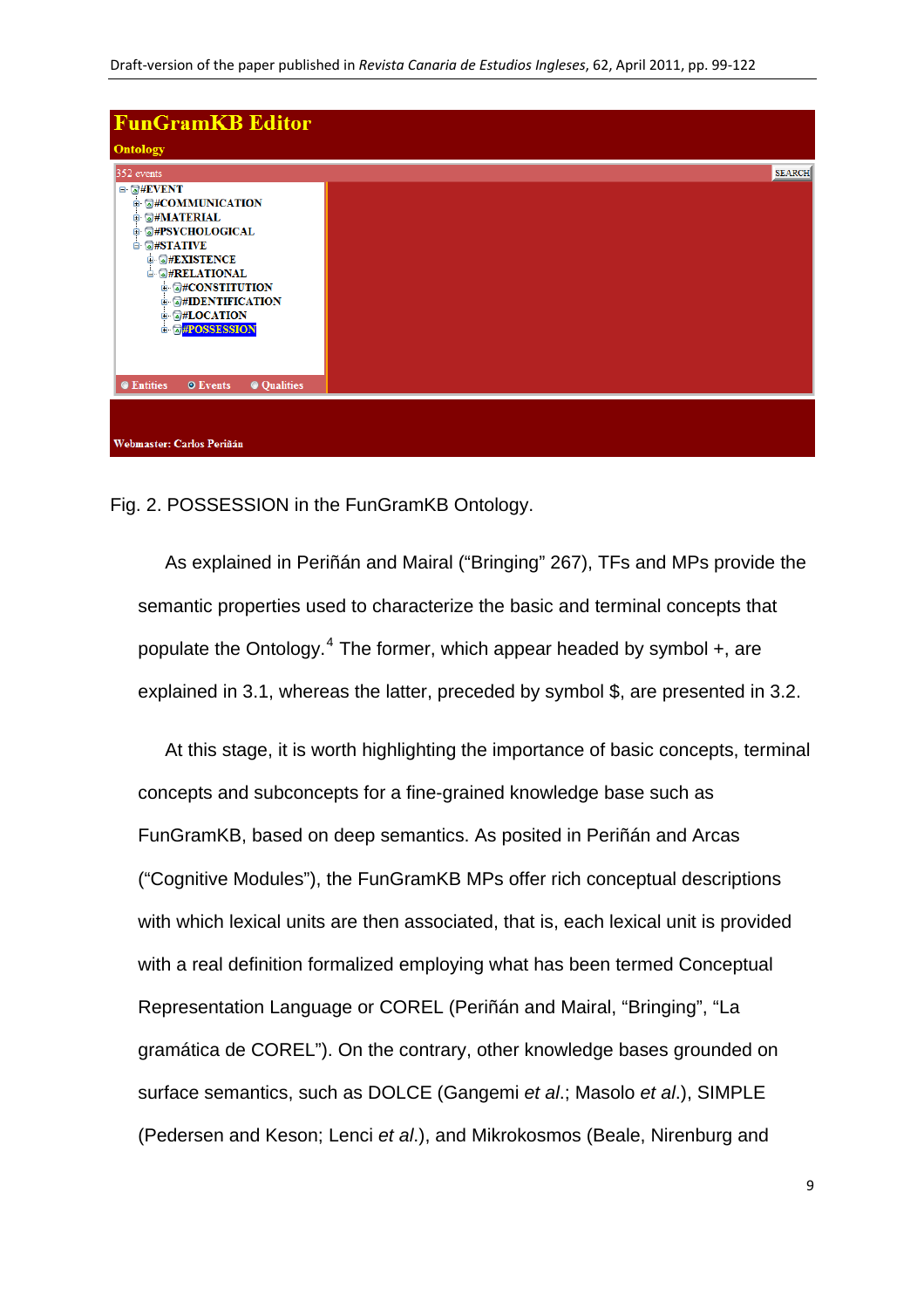Mahesh; Nirenburg *et al*.), describe the conceptual content of lexical units relationally, i.e. via associations with other units in the lexicon, which restricts its expressive power and amounts to redundancy (cf. Velardi, Pazienza, and Fasolo). Therefore, all the detailed specifications done by knowledge engineers on the MPs and TFs that bring about terminal concepts and subconcepts can only but contribute to the fine-grained granularity of the FunGramKB Ontology, as opposed to other NLP systems.

## **3.1. Selectional preferences in basic concepts**

One must bear in mind that both TFs and MPs employ concepts to formally describe meaning. Consequently, they are language-independent conceptual schemata, not lexical representations. Example (1) shows the TF and MP of the basic concept +WEAR\_00, to which lexical units like English *wear, have on, dress* or Spanish *llevar, llevar puesto, traer*, and so forth are linked:

(1) +WEAR\_00:

TF:  $(x1: +HUMAN$  00 ^ +PET 00)Theme  $(x2: +CLOTHING$  00 ^ +ORNAMENT\_00)Referent

MP: +(e1: +HAVE\_00 (x1)Theme (x2)Referent (f1:

+BODY\_AREA\_00)Location (f2: +ON\_00)Position)

The TF and MP above specify the number and type of participants involved in the prototypical cognitive situation of *wearing something*, as well as the generic features associated with the conceptual meaning of this concept, which are expressed in the MP in the form of one or more logically connected predications  $(e_1, e_2... e_n)$  (cf. Periñán and Arcas, "Meaning Postulates" 39). Since every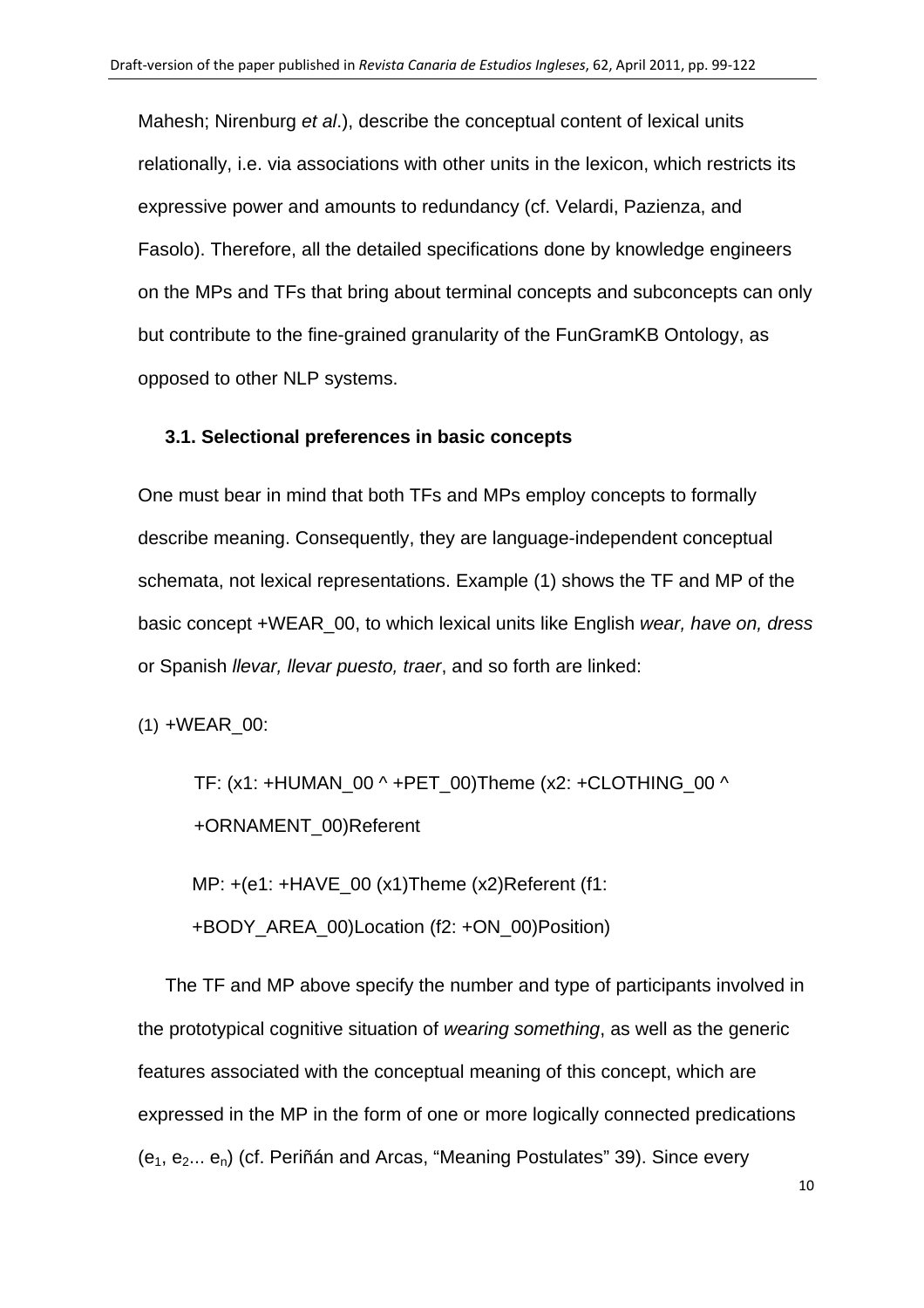participant in the TF must be referenced through co-indexation to a participant in the MP of that concept, (1) has the following interpretation: a typically human entity or pet  $(x1 =$ Theme) has clothes or ornaments  $(x2 =$ Referent) located on his/her body (Location). The selectional preferences of +WEAR\_00 are then the basic concepts +HUMAN\_00, +PET\_00, +CLOTHING\_00, +ORNAMENT\_00, +BODY\_AREA\_00 and +ON\_00. They are situated in the TFs and MPs of the Ontology because it is there that they can exert constraints typically related to the cognitive situation displayed by the events. If we come to think about the event of wearing something, we all know that human beings and pets are the ones that can prototypically have ribbons, clothes, shoes, jewelry, and so forth. Therefore, through the selectional preferences +HUMAN\_00, +PET\_00, +CLOTHING\_00, +ORNAMENT\_00, we are going beyond linguistic knowledge to try and capture our world model. Figure 3 shows how this information is displayed in the Ontology: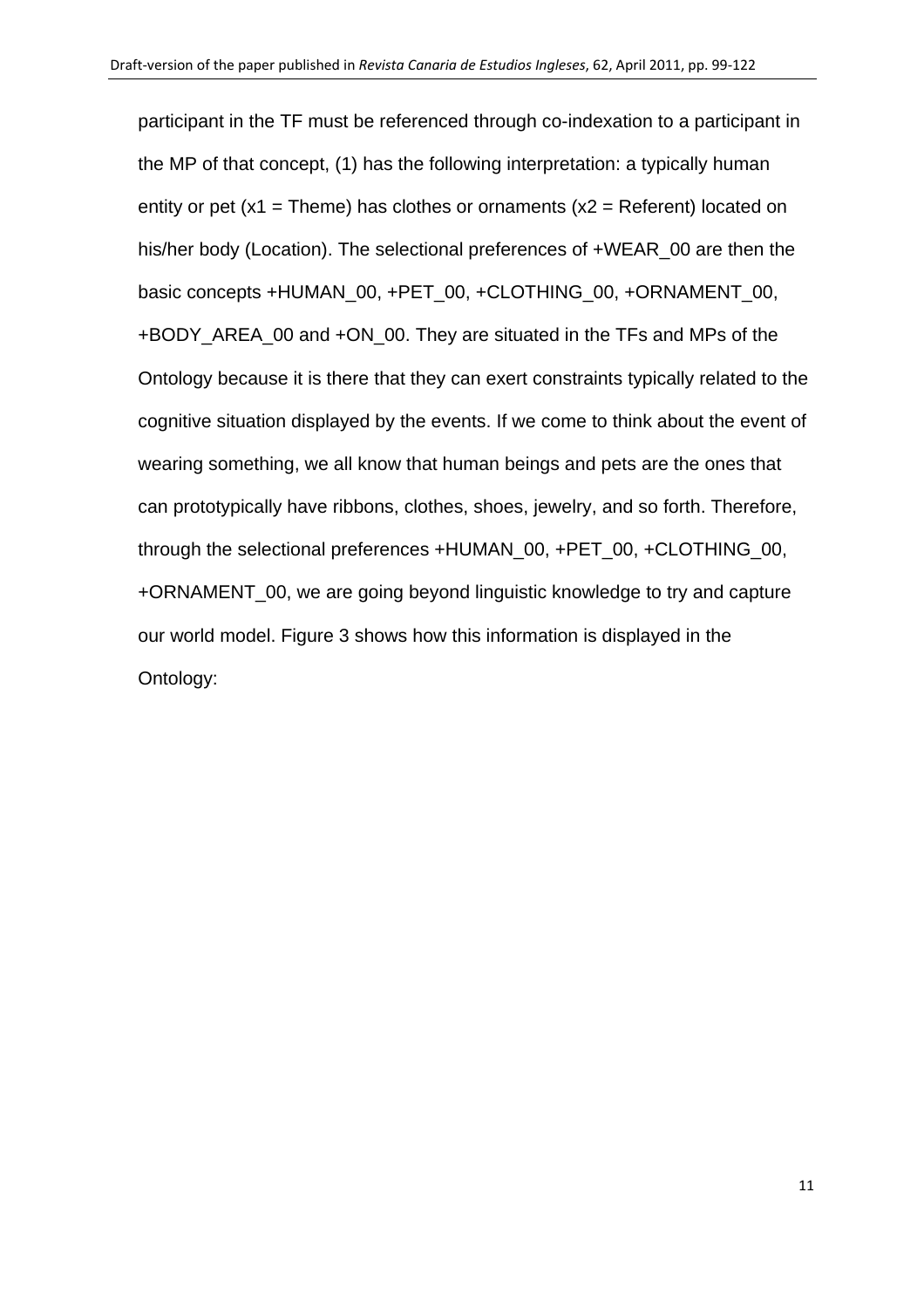| <b>FunGramKB Editor</b><br>Ontology                                                                                                                                                                      |                                                                                |                                                                                                  |               |
|----------------------------------------------------------------------------------------------------------------------------------------------------------------------------------------------------------|--------------------------------------------------------------------------------|--------------------------------------------------------------------------------------------------|---------------|
| 364 events<br>$E$ $\overline{\sigma}$ $#$ $S$ $I$ $A$ $I$ $I$ $V$ $B$<br><b>E G#EXISTENCE</b>                                                                                                            | <b>Conceptual Information:</b>                                                 |                                                                                                  | <b>SEARCH</b> |
| <b>G#RELATIONAL</b><br><b>由 同#CONSTITUTION</b>                                                                                                                                                           | <b>CONCEPT:</b>                                                                | $\parallel$ +WEAR 00                                                                             |               |
| <b>E- WHIDENTIFICATION</b>                                                                                                                                                                               | SUPERORDINATE(S):                                                              | +HAVE 00                                                                                         |               |
| <b>自 同#LOCATION</b><br>自 同#POSSESSION                                                                                                                                                                    | THEMATIC FRAME:                                                                | $\vert$ (x1: +HUMAN 00 ^ +PET 00)Theme (x2: +CLOTHING 00 ^<br>+ORNAMENT 00)Referent              |               |
| $\dot{=}$ $\Theta$ +HAVE 00<br><b>E-OSABOUND 00</b><br>$\theta$ +BREED 00<br>$\mathbf{B}$ +HOLD 00<br>$\mathbf{B}$ +LACK 00<br>$\div$ $\div$ STORE 00<br>$\blacksquare$ $\Theta$ +WEAR 00<br>-TAKE SHOES | MEANING POSTULATE:                                                             | $+(e1:$ +HAVE 00 (x1) Theme (x2) Referent (f1:<br>+BODY AREA 00) Location (f2: +ON 00) Position) |               |
| +WEAR 00                                                                                                                                                                                                 | <b>DESCRIPTION:</b>                                                            | To have clothes, shoes, or jewellery on your body or on part of<br>  your body                   |               |
| <b>Oualities</b><br><b>C</b> Entities<br><b>O</b> Events<br><b>Edit structure</b>                                                                                                                        | <b>Edit properties</b>                                                         |                                                                                                  |               |
| <b>English</b><br><b>YNX</b>                                                                                                                                                                             | <b>Spanish</b><br>YNX                                                          | <b>Italian</b><br>Y N X                                                                          |               |
| be clothed in<br>be dressed in<br>≣<br>dress<br>have on<br>take                                                                                                                                          | calzar<br>ir<br>$\blacktriangleright$ llevar<br>llevar encima<br>llevar puesto | avere indosso<br>essere abbigliato<br>E<br>틔<br>indossare<br>portare<br>vestire                  |               |

Fig. 3. Ontological information of +WEAR\_00.

Examples (2), (3) and (4) illustrate the selectional preferences for the basic

concepts HAVE, HOLD and STORE:

(2) +HAVE\_00

TF: (x1:+HUMAN\_00^+ANIMAL\_00)Theme

(x2:+CORPUSCULAR\_00^+HUMAN\_00^+ANIMAL\_00^+SUBSTANCE\_00

^+ORGANIZATION\_00)Referent

(3) +HOLD\_00

TF: (x1: +HUMAN\_00)Theme (x2: +CORPUSCULAR\_00)Referent

MP: +(e1: +HAVE\_00 (x1)Theme (x2)Referent (f1: +HAND\_00 |

+ARM\_00)Location)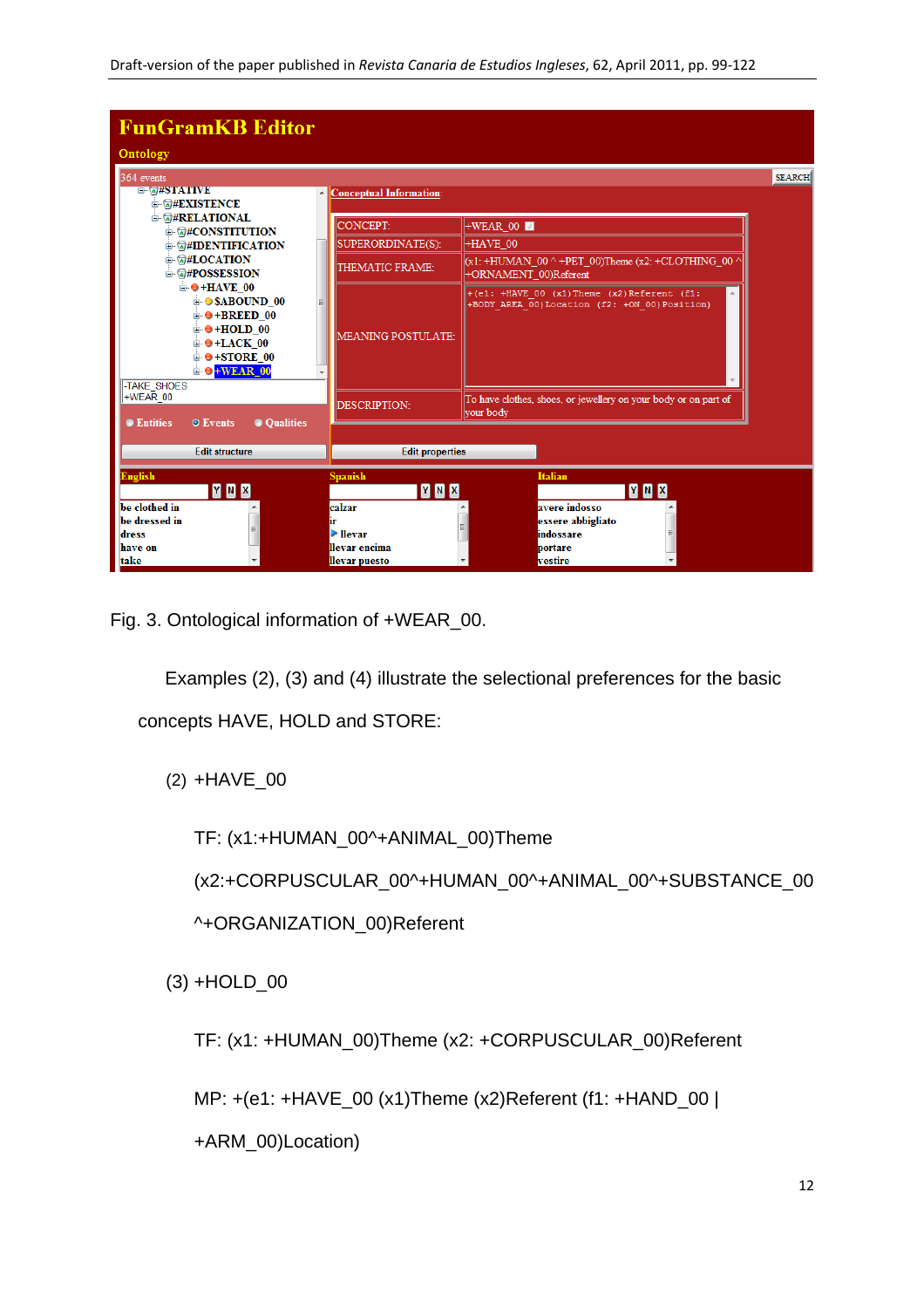$(4) +$ STORE 00

TF: (x1: +HUMAN\_00 ^ +ANIMAL\_00 ^ +ORGANIZATION\_00)Theme (x2: +ARTEFACT\_00 ^ +CORPUSCULAR\_00 ^ +SUBSTANCE\_00)Referent MP: +(e1: +HAVE\_00 (x1)Theme (x2)Referent (f1)Location (f2: +LONG\_01)Duration)

As for the concept +HAVE\_00, its representation of (2) only includes the TF. There is no MP because it is an undefinable or semantic primitive and no other concepts can be used to provide its conceptual meaning. Thus, its TF describes a prototypical cognitive scenario in which entity 1 (Theme), being typically human or animal (+HUMAN\_00, +ANIMAL\_00), has or possesses another entity 2 (Referent), which is typically a three dimensional countable object, or a human, or an animal, or a type of substance, or a company, which the basic concepts +CORPUSCULAR\_00, +HUMAN\_00, +ANIMAL\_00, +SUBSTANCE\_00, and +ORGANIZATION 00 codify and the exclusion logical connector "^" links.

The concepts +HOLD\_00 and +STORE\_00, on the other hand, do have a TF and a MP. The basic concept +HOLD 00 has the following conceptual definition: a typically human entity ( $x1$  = Theme) has another entity ( $x2$  = Referent) located in his arms and/or hands (cf. the preferences +HAND\_00 and +ARM\_00, linked with the disjunction logical connector "|"), being this second entity prototypically a three dimensional or corpuscular object (+CORPUSCULAR\_00). The representation of +STORE\_00 details that a human or an animal or an organization  $(x1 =$ Theme) can typically have man-made objects or corpuscular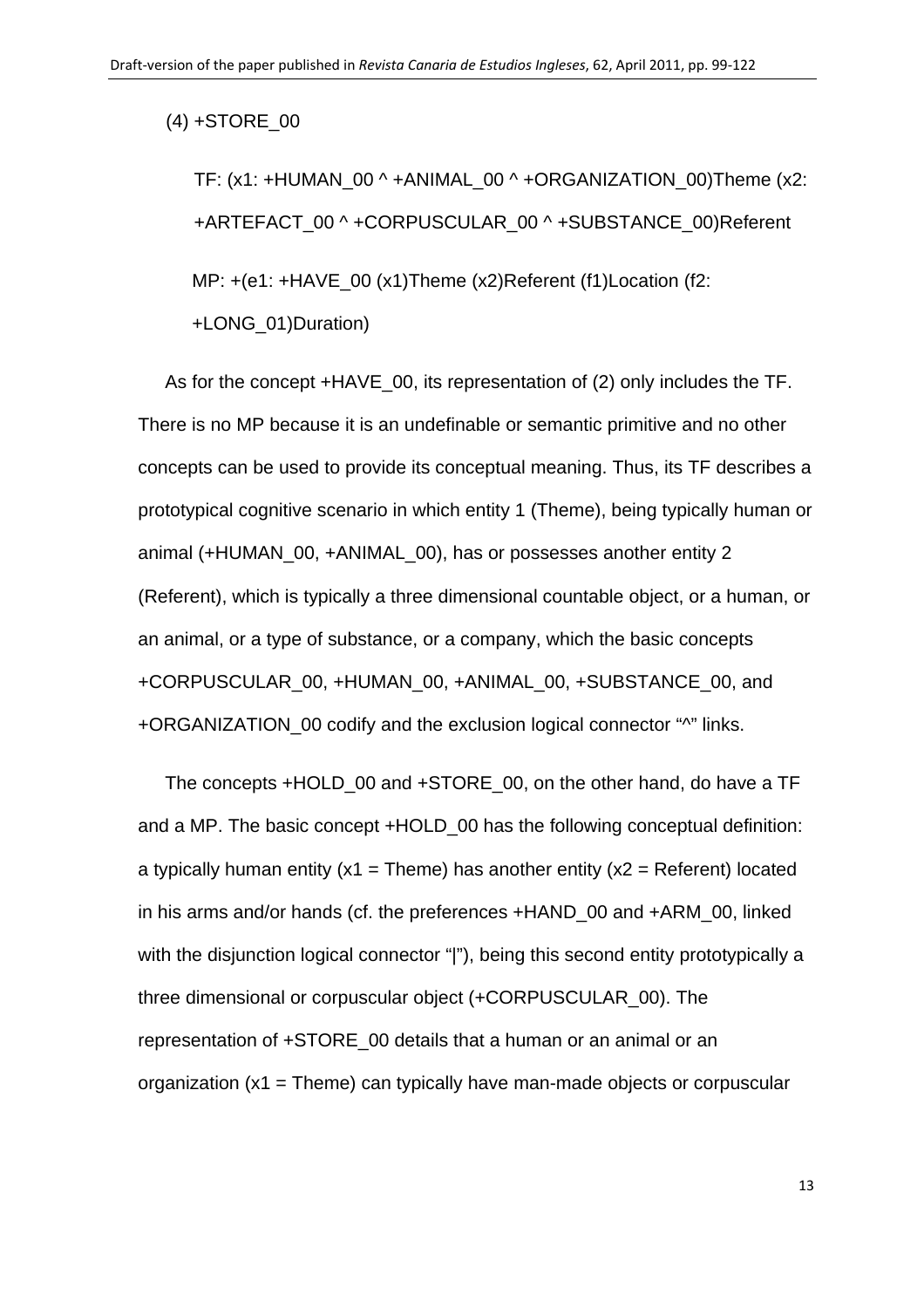objects or substances ( $x2$  = Referent) kept somewhere ( $f1$  = Location) and for a long time  $(f2 = Duration)$ .

# **3.2. Selectional preferences in terminal concepts**

Selectional preferences are also valuable when creating terminal concepts in the FunGramKB Ontology. Since a terminal concept can only be encoded when there is a conceptual constraint on the meaning of a basic concept (Mairal and Periñán "The Anatomy" 223-24), selectional preferences allow us to codify the distinguishing parameters that differentiate them. Let us have a look at the representation of the terminal concepts \$ABOUND\_00, \$GRASP\_00, \$SPORT\_00 and \$REGISTER\_00, which are a further specification of the basic concepts +HAVE\_00, +HOLD\_00, +WEAR\_00, and +STORE\_00, respectively:

(5) \$ABOUND\_00

TF: (x1: +HUMAN\_00 ^ +ANIMAL\_00)Theme (x2: +CORPUSCULAR\_00 ^ +ANIMAL\_00 ^ +SUBSTANCE\_00 ^ +ORGANIZATION\_00)Referent MP: +(e1: +HAVE\_00 (x1)Theme (x2)Referent (f1: +MUCH\_00)Quantity) (6) \$GRASP\_00

TF: (x1: +HUMAN\_00)Theme (x2: +CORPUSCULAR\_00)Referent MP: +(e1: +HOLD\_00 (x1)Theme (x2)Referent (f1: +TIGHT\_00)Manner) (7) \$SPORT\_00

TF: (x1: +HUMAN\_00)Theme (x2: +CLOTHING\_00 ^ +HAIR\_01 ^ +ORNAMENT\_00)Referent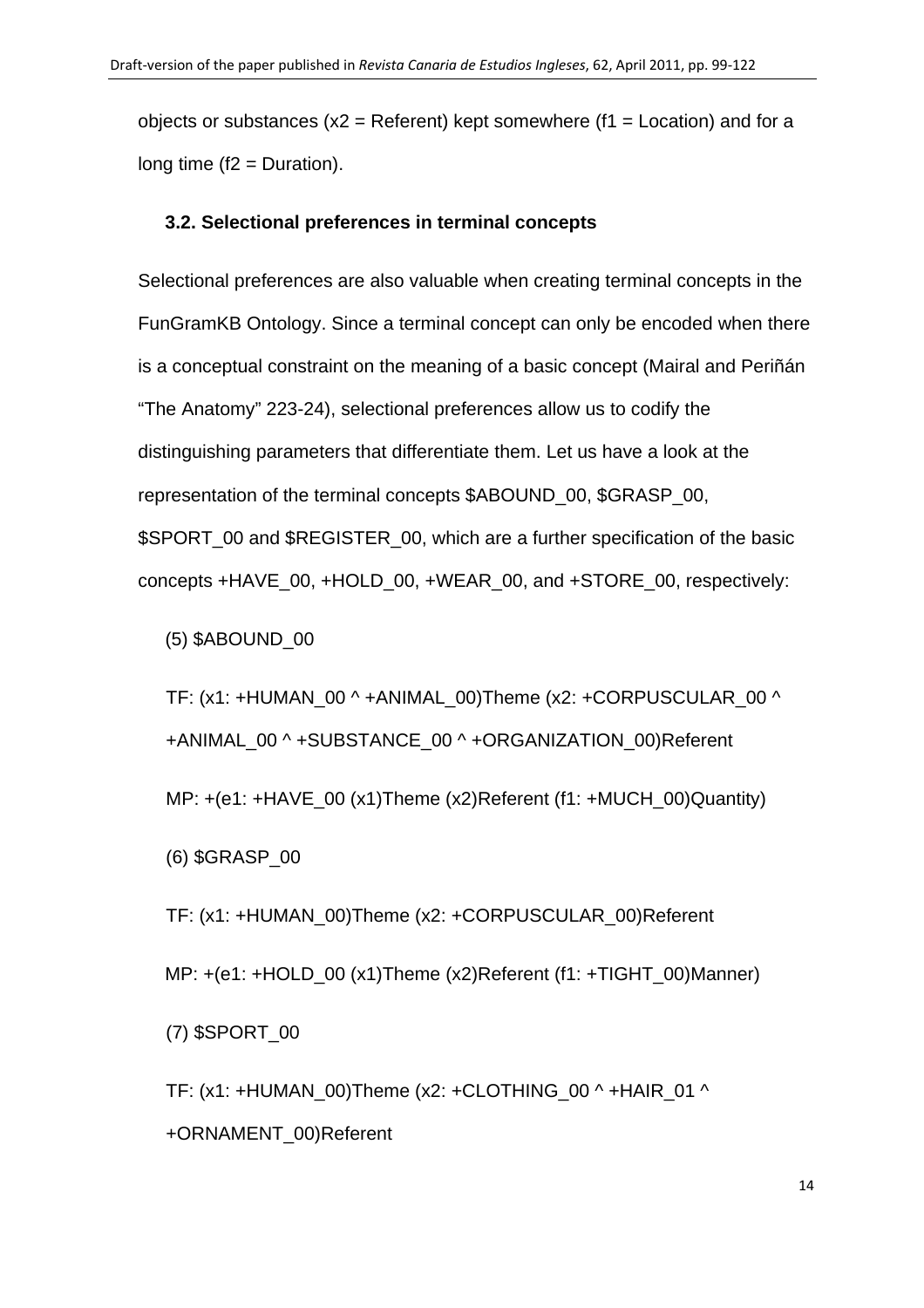MP: +(e1: +WEAR\_00 (x1)Theme (x2)Referent (f1: (e2: +SHOW\_00 (x1)Theme (x2)Referent (f2: +PROUD\_00)Manner)) Purpose)

(8) \$REGISTER\_00

TF: (x1: +HUMAN\_00)Theme (x2: +INFORMATION\_OBJECT\_00)Referent MP: +(e1: +STORE 00 (x1)Theme (x2)Referent (f1: +ARTEFACT\_00)Instrument (f2:(e2: fut +PERCEIVE\_00 (x1)Theme (x2)Referent))Purpose)

If compared with the representation of  $+HAVE$  00 in (2), the terminal concept  $$ABOUND$  00 specifies that what is had (x2 = Referent) happens to occur in large numbers. This is accurately codified in the MP of \$ABOUND\_00 by means of the inclusion of the selectional preference +MUCH\_00, which exerts a conceptual constraint on the f1 or the QUANTITY adverbial/satellite. Notice that this concept is lexicalized in English and Spanish with verbs such as *abound*, *be rich in*, *abundar* and *rebosar*.

\$GRASP\_00, to which lexical units like English *carry*, *bear*, *grasp*, *clasp*, *clutch*, *grip*, *hold on* or *wield*, and Spanish *aferrar*, *agarrar*, *asir* or *empuñar* are linked, narrows down the content of  $+HOLD$  00 – see representation (3) - in the sense that this event is now performed firmly, tightly. By employing the basic concept +TIGHT\_00 as a selectional preference in the Manner satellite f1, we can easily record this.

Furthermore, when one wears something very proudly so that everybody can see it, which in English is expressed by the verb *sport* and in Spanish by *lucir* and *ostentar*, the terminal concept \$SPORT\_00 arises. This further elaboration of the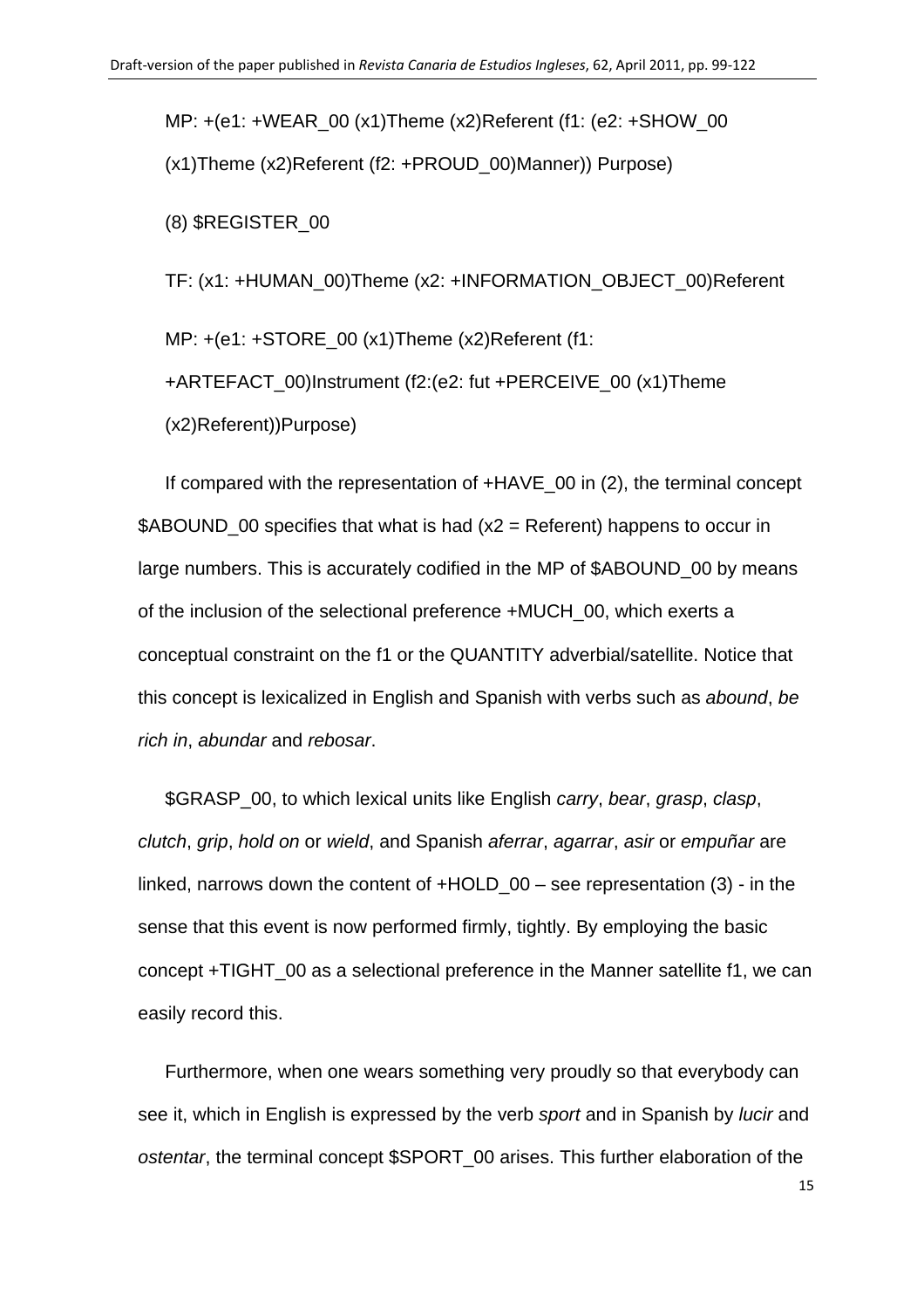basic concept +WEAR\_00 is accounted for firstly by restricting the first participant to only human beings (x1: +HUMAN\_00) but expanding the second participant to also hairdos (x2: +HAIR\_01),<sup>[5](#page-32-1)</sup> and secondly, by including the parameter purpose (f1), which itself includes a manner parameter (f2) with the selectional preference +PROUD\_00. Notice that the selectional preference in f1 is not a basic concept but another predication or "e2" with its own participants: +SHOW\_00 (x1)Theme (x2)Referent.

\$REGISTER 00 provides us with another instance of a predication functioning as a selectional preference:  $f2 = (e2: \text{ fut +PERCEIVE } 00 (x1) \text{ Then}$ (x2)Referent))Purpose. This terminal, lexicalized as *record, register* (English), *grabar* and *registrar* (Spanish), is brought about when the first participant in the TF of +STORE\_00 (cf. (4)) is limited to humans, whereas the second one makes reference to data, texts, and so forth, codified via the concept +INFORMATION\_OBJECT\_00. The MP, on the other hand, incorporates two satellites: the instrument employed (f1) and the purpose of the "registering" scenario (f2). In the former, the selectional preference +ARTEFACT\_00 expresses that tape recorders, computers, and so forth, are typically used to register information, while the latter specifies that this is carried out so that the recorded information  $(x2 = Referent)$  can still be seen  $(+PERCEIVE 00)$  in the future (marked with the tense operator *fut*). Thus, selectional preferences can be expressed through predications or through one or more basic concepts, with the proviso that concepts must necessarily be entities or qualities.<sup>[6](#page-32-1)</sup> Below is the representation of these four terminal concepts in the Ontology, preceded by a yellow bullet and the \$ symbol: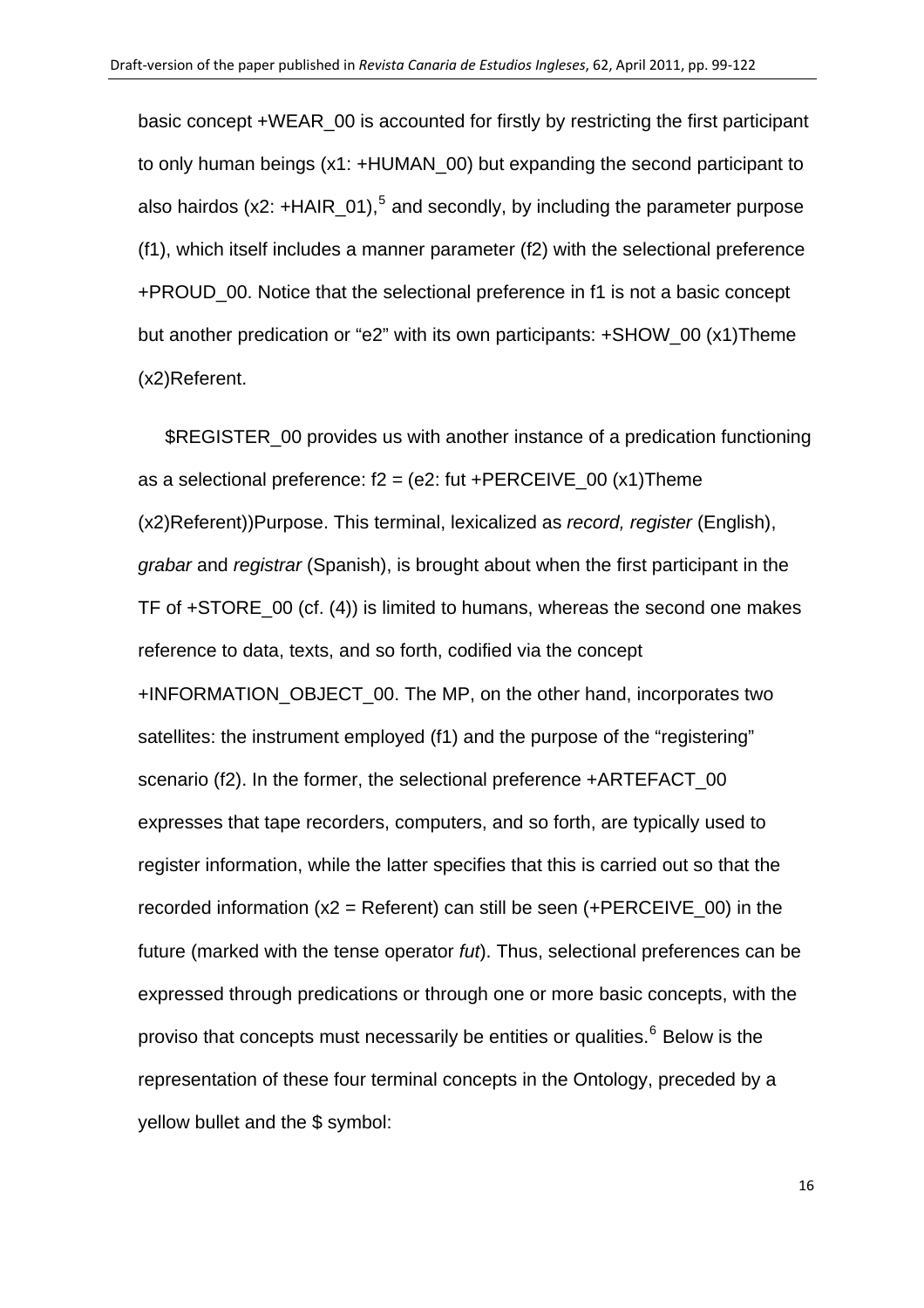

Fig. 4. The terminal concepts ABOUND, GRASP, REGISTER, and SPORT in the Ontology.

# **3.3. Subconcepts**

It is also worth mentioning that there are cases in which the conceptual narrowing or specification takes place exclusively inside the TF of a basic or terminal concept, without varying the MP. These are known as *subconcepts* in FunGramKB and appear preceded by a minus symbol and in capital letters. Within the domain of POSSESSION, we have been able to identify the following ones:

(9)

a. -WIELD: a conceptual specification of the terminal concept \$GRASP\_00 (cf. (6)) and lexicalized as *wield*, *carry*, *bear* and *empuñar*.

b. -MISPLACE: linked to the basic concept +LOSE\_00 and lexicalized in Spanish as *traspapelar* (lit. "misplace a paper").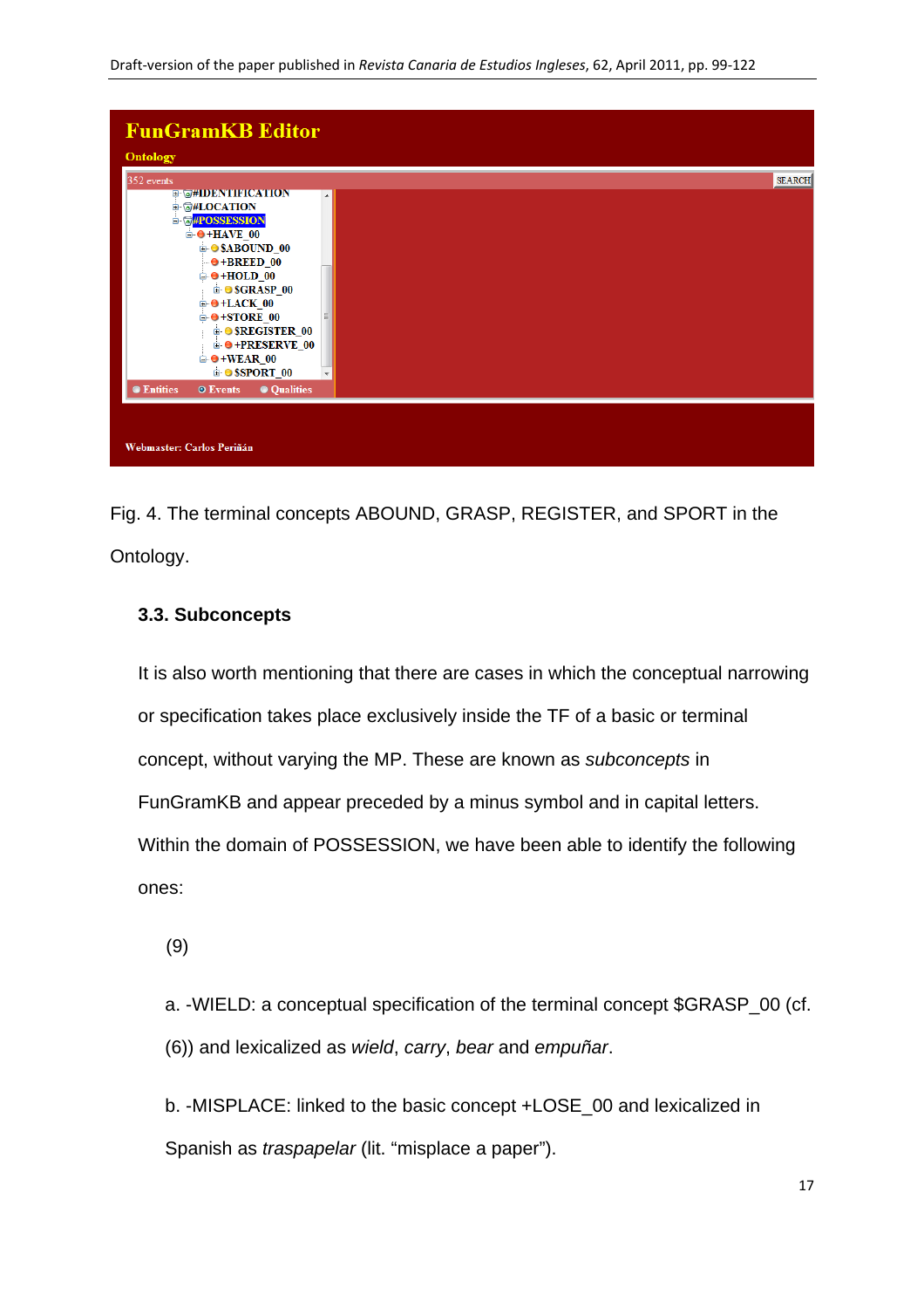c. -SAVE: associated with the basic concept +STORE\_00 (cf. (4)), which English and Spanish express as *save* and *ahorrar*.

d. –TAKE\_SHOES: a specification of the basic concept +WEAR\_00 (check

(1)) and expressed in Spanish with the verb *calzar* ("wear shoes or boots").

All the above subconcepts are not really visible in the Ontology, unlike basic concepts and terminal concepts – cf. Figures 3 and 4 -. In other words, they do not *hang* in the hierarchical organization of concepts because they are conceptual specifications of one of the participants of an already existing concept. For instance, -WIELD arises because the selectional preferences for the second participant in the TF of \$GRASP 00 are weapons only, unlike the corpuscular objects specified for \$GRASP\_00 in (6). Notice, however, that both share the same MP.

As illustrated in (10), in the case of –MISPLACE the first participant is exclusively restricted to humans and the second one to paper. This clearly narrows down the selectional preferences of the Theme and Referent entities in the TF of +LOSE\_00, which could also include animals for the first participant and only corpuscular objects for the second one – cf. representation (11) below -. Both share the same conceptual meaning or MP, namely, an entity does not have another entity because s/he put it somewhere s/he cannot remember.

(10) –MISPLACE

TF: (x1: +HUMAN\_00)Theme (x2: +PAPER\_00)Referent

(11) +LOSE\_00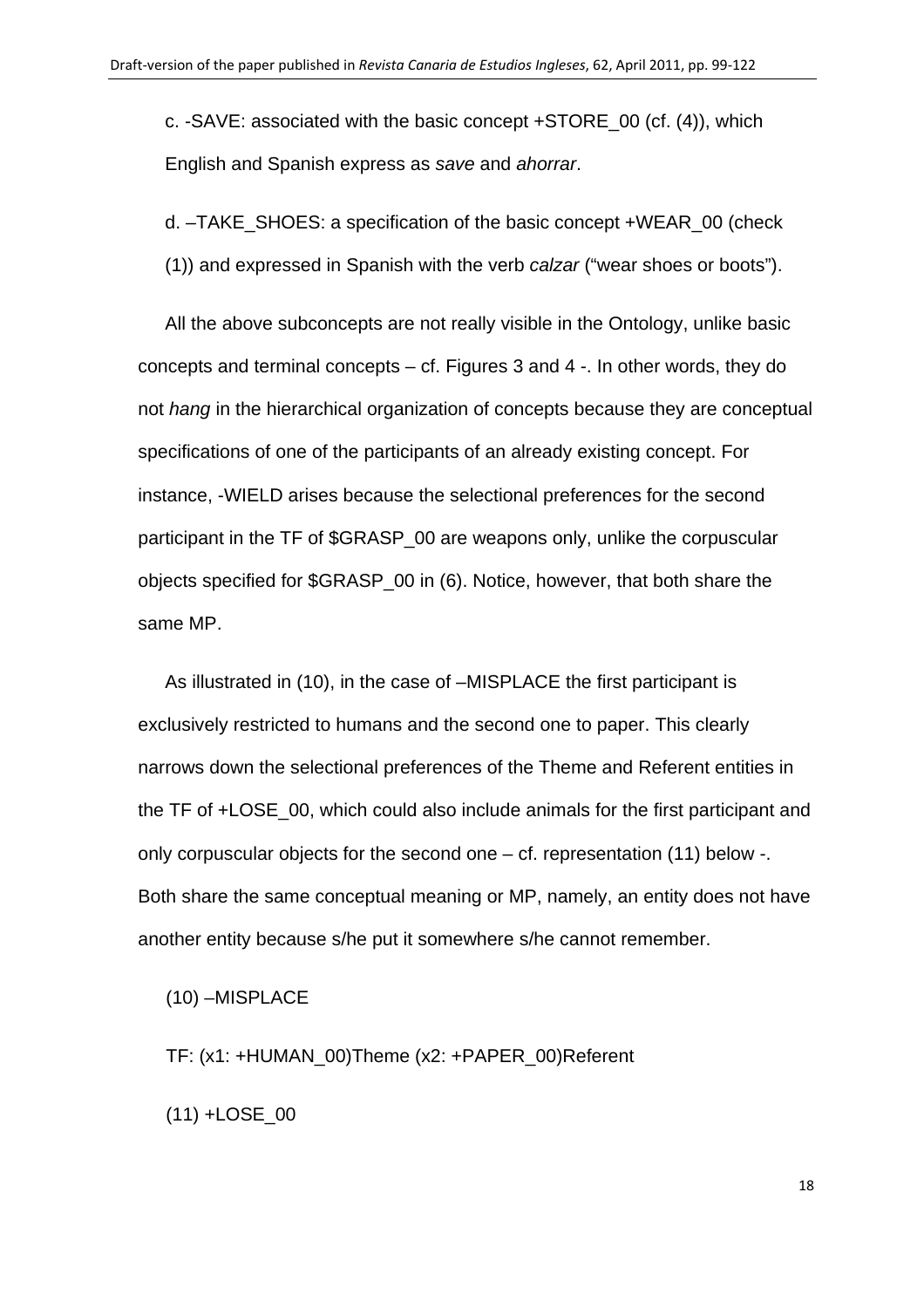TF: (x1: +HUMAN\_00^+ANIMAL\_00)Theme (x2:

# +CORPUSCULAR\_00)Referent

MP: +(e1: +LACK\_00 (x1)Theme (x2)Referent (f1: (e2: past +PUT\_00

(x1)Agent (x2)Theme (x3)Origin (x4)Goal))Reason (f2: (e3: n

+REMEMBER\_00 (x1)Agent (x1)Theme (x4)Referent))Reason)

As far as –SAVE is concerned, it is also the selectional preferences of the two participants of +STORE\_00 that are specified. If compared to its TF in (4), the first participant of –SAVE does not include animals, whereas the second one is only money:

(12) –SAVE

TF: (x1: +HUMAN\_00 ^ +ORGANIZATION\_00)Theme (x2:

+MONEY\_00)Referent

Finally, when the selectional preferences of the Theme and Referent entities of the basic concept +WEAR\_00 are restricted to people and shoes, boots, and so forth, respectively, we come up with the subconcept –TAKE\_SHOES:

(13) –TAKE\_SHOES

TF: (x1: +HUMAN\_00)Theme (x2: +SHOE\_00)Referent

## **3.4. The elaboration of selectional preferences**

But the immediate question now is: how have we been able to work through the selectional preferences commented above? For this purpose, we have greatly benefited from monolingual, bilingual, multilingual dictionaries,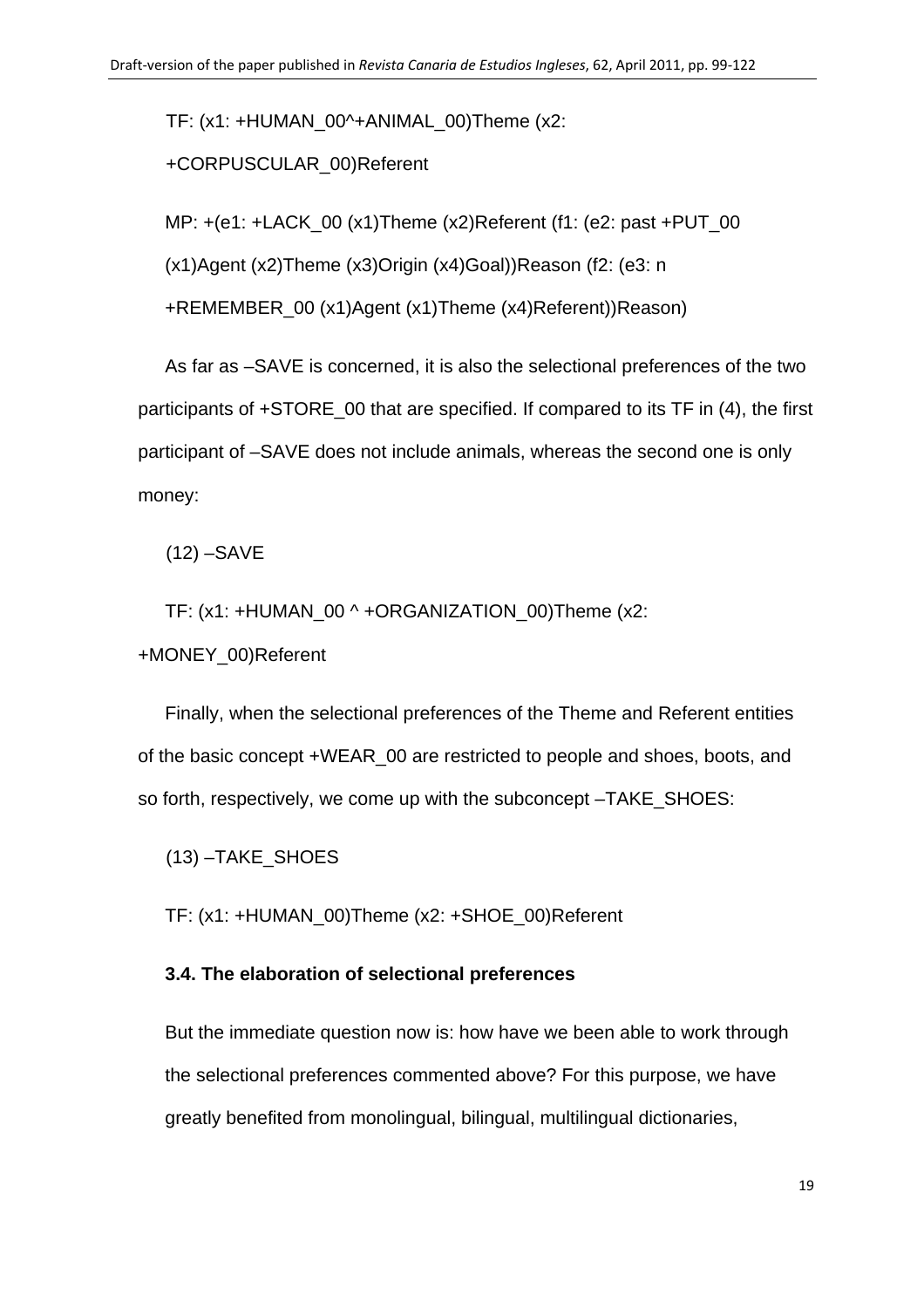lexicons, thesauri and corpora available in the market. Among others, we can mention:

(14) English data: *[Longman Dictionary of Contemporary English,](http://pewebdic2.cw.idm.fr/) [English](http://dictionary.reverso.net/english-cobuild/)  [Collins Dictionary](http://dictionary.reverso.net/english-cobuild/)* and *Thesaurus, [Cambridge Advanced Learner's Dictionary](http://dictionary.cambridge.org/default.asp?dict=CALD), [Merriam-Webster Dictionary,](http://www.merriam-webster.com/) Multiwordnet*, *WordReference*, *Woxicon*, BBI, LTP, OCD, The Corpus Concordance and Collocation Sampler from *The Collins Wordbanks Online English Corpus*, *[British National Corpus](http://corpus.byu.edu/bnc)* (BNC), *[Corpus of Contemporary American English](http://www.americancorpus.org/)* (COCA).

(15) Spanish data: MARÍA MOLINER, CASARES, CLAVE, REDES, ADESSE: *[Alternancias de Diátesis y Esquemas Sintáctico-Semánticos del](http://adesse.uvigo.es/)  [Español](http://adesse.uvigo.es/)*, CREA: *[Corpus de Referencia del Español Actual](http://corpus.rae.es/creanet.html)*, DRAE*[: Diccionario](http://buscon.rae.es/diccionario/drae.htm)  [de la Lengua Española](http://buscon.rae.es/diccionario/drae.htm)*, *[Corpus del Español](http://www.corpusdelespanol.org/)* (Mark Davies).

One word is needed here for the exhaustive and precise work on selection restrictions carried out by Ignacio Bosque in *REDES*. It has been really useful for our purposes, since it is one of the first Spanish dictionaries exclusively devoted to these issues, which, unlike the English collocation dictionaries, takes as starting point the semantic relation between a predicate and its argument(s) and the notion of lexical class. However, as there are not yet dictionaries that provide us with conceptual definitions, preferences, TFs, and so forth, we have had to basically follow this step-by-step process:

(i) look up every single word belonging in the scenario we are working on in the English and Spanish resources mentioned in (14) and (15). As a way of exemplification, let us employ the terminal concept \$SPORT\_00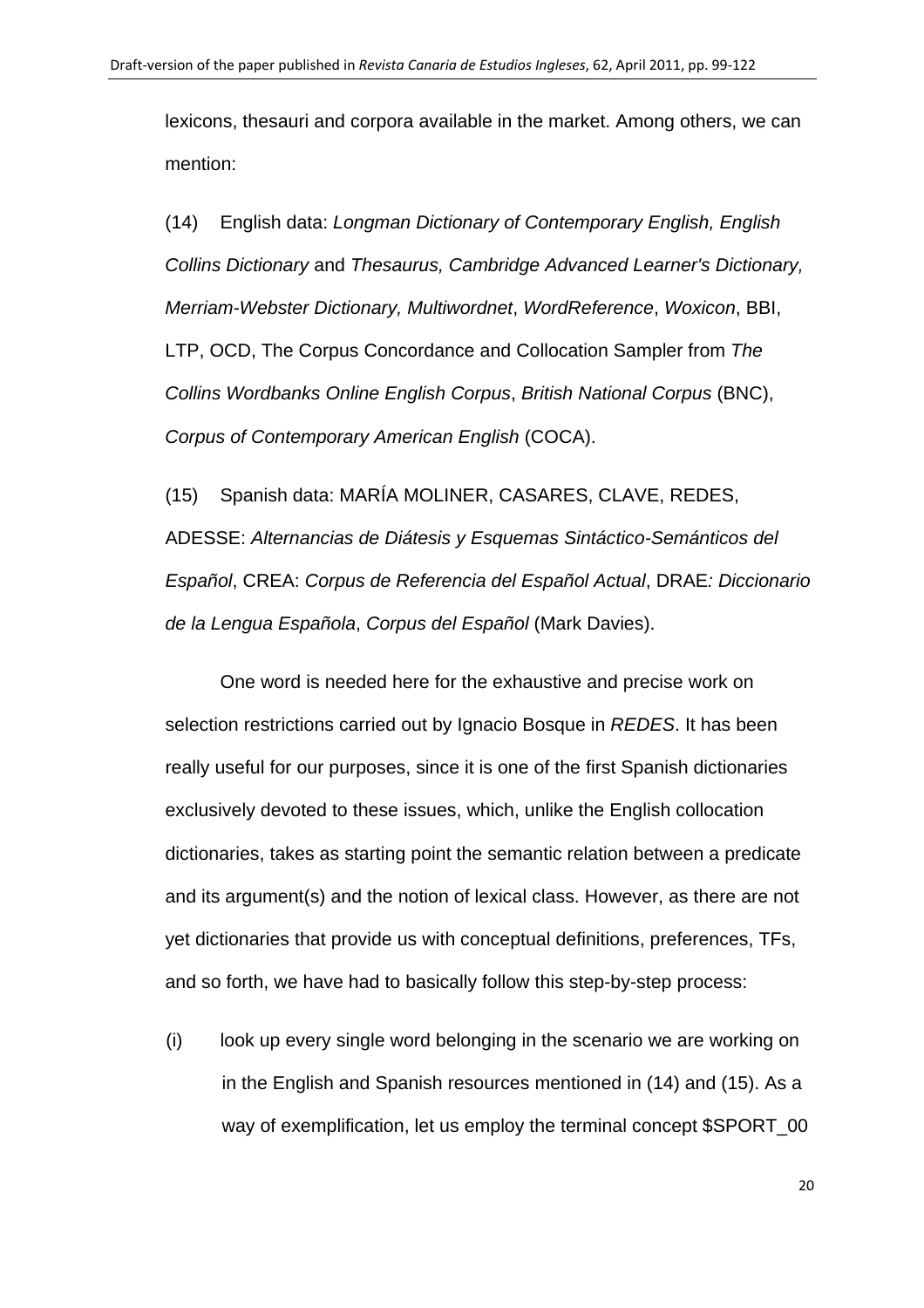in (7),<sup>7</sup> which, as commented above, is lexicalized in English and Spanish as *sport*/*lucir* and *ostentar*;

(ii) note down meticulously all the lexical information given for their selection restrictions, collocations, words that typically occur as subjects or objects, examples, and so forth. Below is some of the information the resources consulted provide us for *sport*/*lucir* and *ostentar*:

(16) *sport*:

a. *Longman*: be sporting something, to be wearing something or have something on your body and show it to people in a proud way: *Eric was sporting a new camel-hair coat*.

b. *Cambridge*: to wear or be decorated with something: *He sported bell-bottom trousers*.

c. *Merriam*-*Webster*: to display or wear usually ostentatiously: *sporting expensive new shoes*.

d. *COCA*: list of the most frequent collocates:<sup>[8](#page-33-0)</sup>

Table 1. Collocates of *sport*.

| Subject       | Object         |
|---------------|----------------|
| <b>MODELS</b> | <b>TATTOOS</b> |
| <b>MEN</b>    | <b>SEAMS</b>   |
|               |                |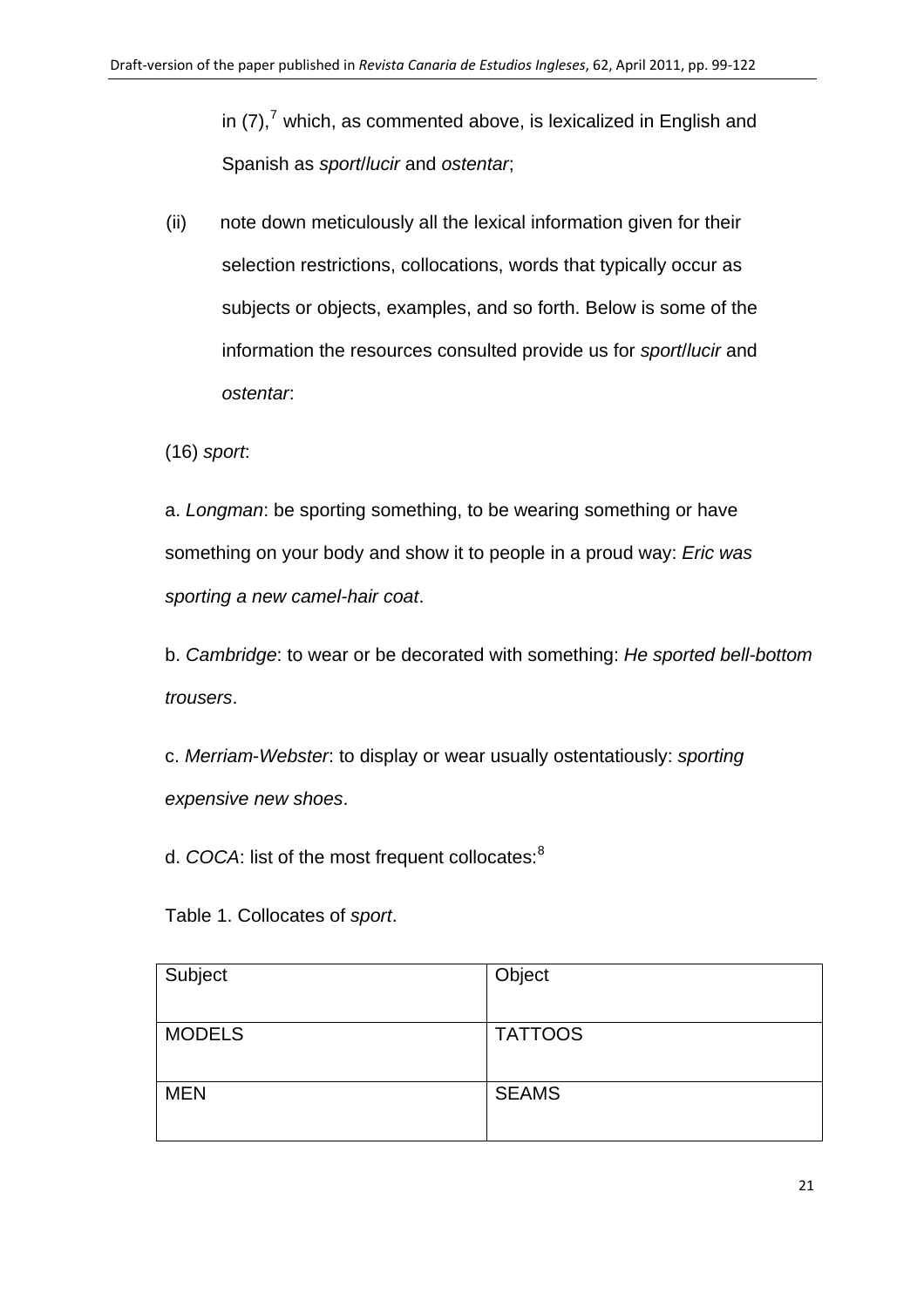| <b>BUILDINGS</b> | <b>PADS</b>        |
|------------------|--------------------|
| <b>STORES</b>    | <b>T-SHIRTS</b>    |
| <b>BRANCHES</b>  | <b>EYEBROWS</b>    |
| <b>VEHICLES</b>  | <b>BOOTS</b>       |
| <b>SHARES</b>    | <b>PAIR</b>        |
| <b>ROOMS</b>     | <b>NAMES</b>       |
| <b>SHOP</b>      | <b>UPPERS</b>      |
| <b>WALLS</b>     | <b>HEADDRESSES</b> |
| <b>LEAVES</b>    | <b>BULGES</b>      |
| <b>PLANTS</b>    | <b>HAIRSTYLE</b>   |
| <b>FLOWERS</b>   | <b>BEARDS</b>      |
|                  | <b>SKIRTS</b>      |
|                  | <b>JACKETS</b>     |
|                  | <b>HATS</b>        |
|                  | <b>SHIRTS</b>      |
|                  | <b>SCREENS</b>     |
|                  | <b>JEWELRY</b>     |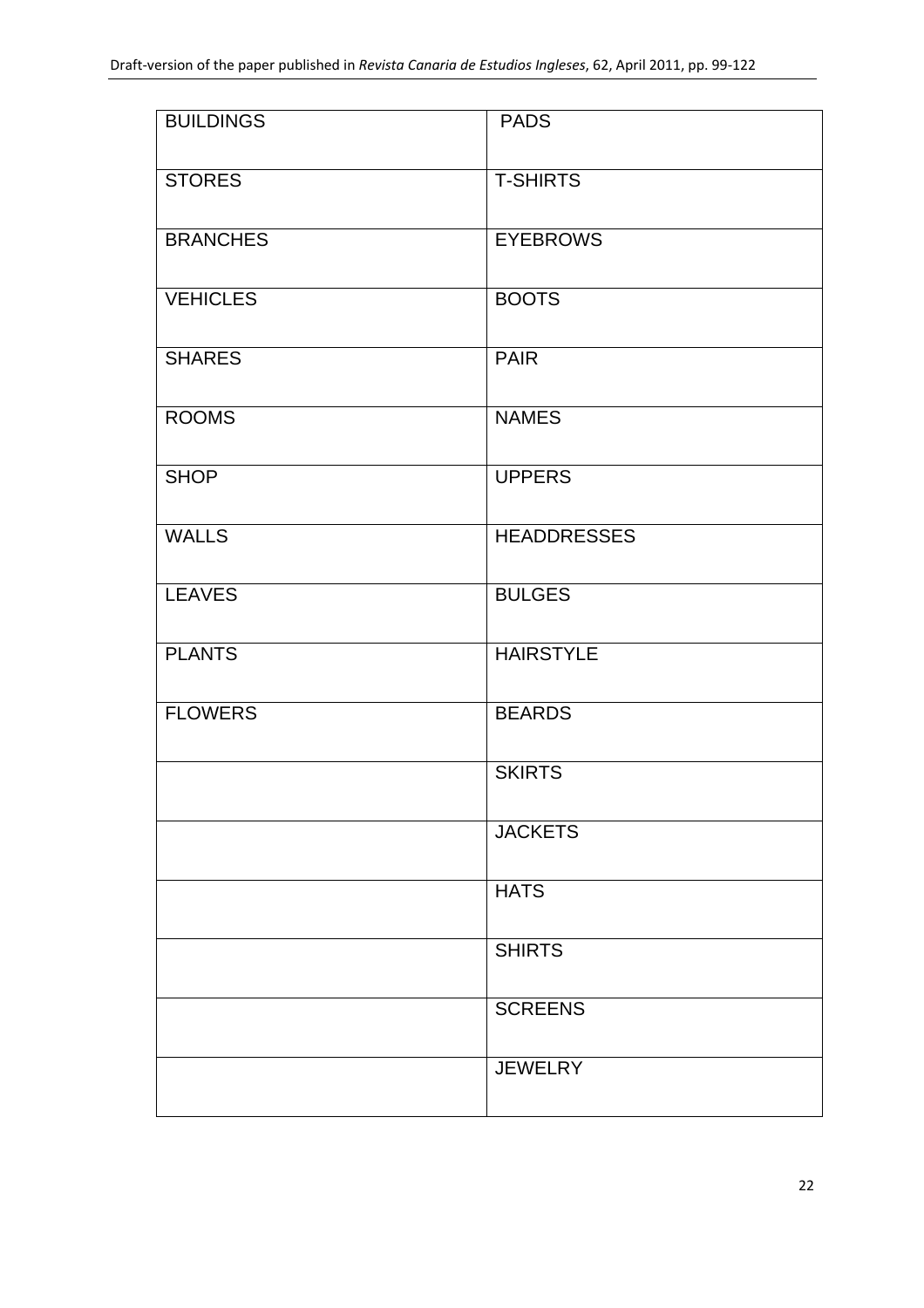| <b>SHAPES</b> |
|---------------|
|               |
|               |
| <b>SUITS</b>  |
|               |
|               |
| <b>BAGS</b>   |
|               |
|               |
| <b>POCKET</b> |
|               |
|               |
| APPEARANCE    |
|               |
|               |
| <b>UNITS</b>  |
|               |
| <b>COLORS</b> |
|               |
|               |
|               |

(17) *lucir*/ *sport*:

a. *Moliner*: tr. \*Exhibir una ÷cosa de que se está satisfecho u orgulloso.

("to show something which you are proud of")

b. *Clave*: Exhibir o mostrar presumiendo: *Va a las fiestas para lucir las* 

*joyas. Le gusta lucirse ante las personas que todavía no lo conocen.* ("to

exhibit showing off: *She/He goes to parties to show off her/his jewellery*.

*She*/*He likes showing off in front of people who do not know him/her yet*")

c. *DRAE*: Llevar a la vista, exhibir lo que alguien se ha puesto,

normalmente como adorno. ("to wear, display something you are wearing, usu. as an ornament")

d. *ADESSE*: list of the most frequent collocates:

Table 2. Collocates of *lucir*.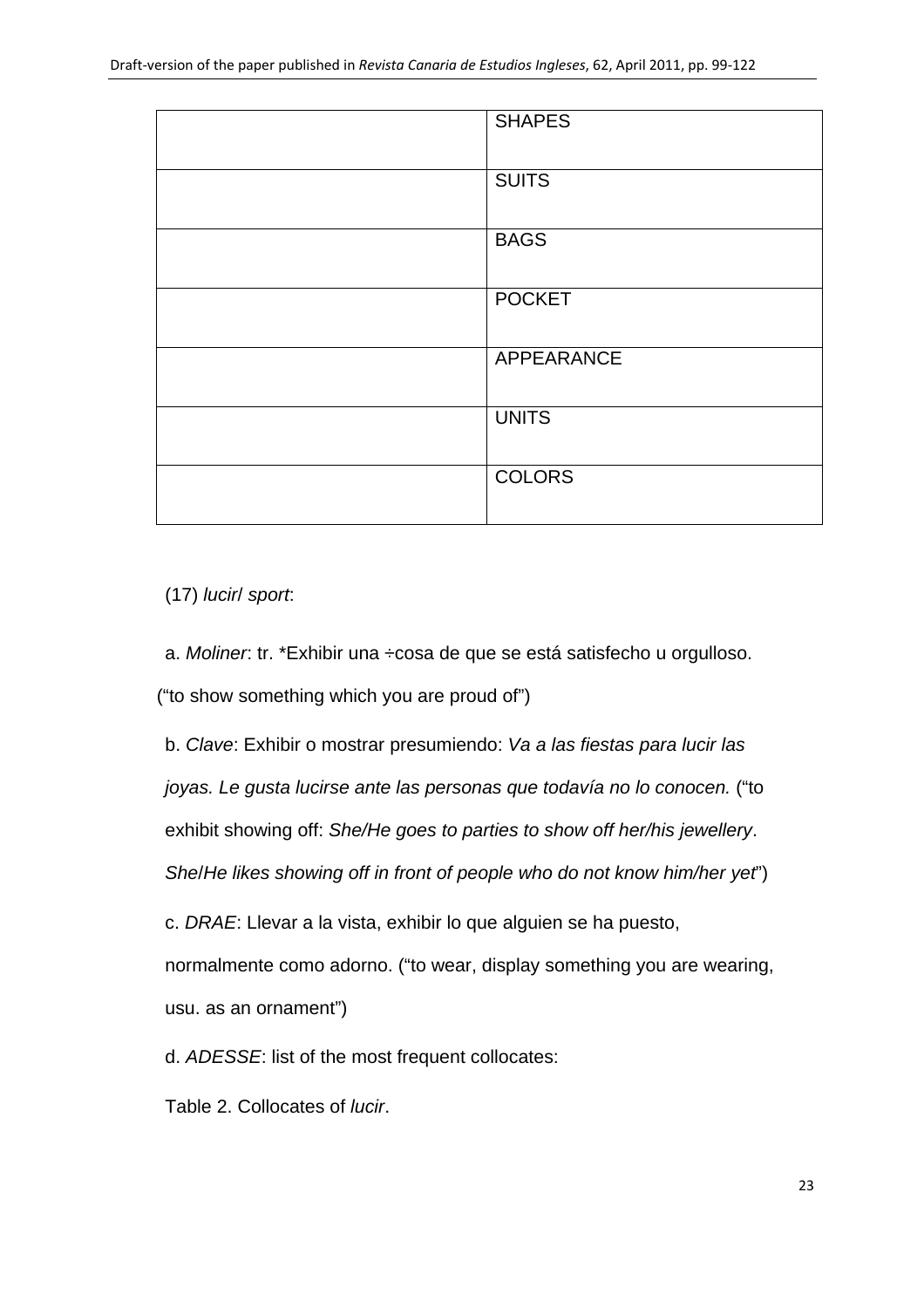| Subject                | Object                        |
|------------------------|-------------------------------|
| EXTRANJEROS/FOREIGNERS | PEINADO/HAIRDO                |
| POBLACIÓN/POPULATION   | <b>VESTIDO/DRESS</b>          |
| JÓVENES/YOUNGSTERS     | PELO/HAIR                     |
| <b>JOVEN/YOUNGSTER</b> | <b>CABELLO/HAIR</b>           |
| <b>CHICA/GIRL</b>      | PANCARTAS/BANNERS             |
| <b>VERÓNICA LAKE</b>   | <b>CADENA/NECKLACE</b>        |
| AMBAS/BOTH             | <b>MARGARITAS/DAISIES</b>     |
|                        | <b>TRAJE/SUIT</b>             |
|                        | ABRIGO/COAT                   |
|                        | <b>COLMILLOS/CANINE TEETH</b> |
|                        | ALHAJAS/JEWELRY               |
|                        | <b>EMBLEMAS/EMBLEM</b>        |
|                        | <b>FRAC/TAIL COAT</b>         |
|                        | <b>FLORES/FLOWERS</b>         |
|                        | <b>ESTAMPA/DESIGN</b>         |
|                        | PELAMBRE/BODYHAIR             |
|                        | <b>SELLO/STAMP</b>            |
|                        | <b>HABILIDADES/ABILITIES</b>  |

(18) *ostentar*/ *sport*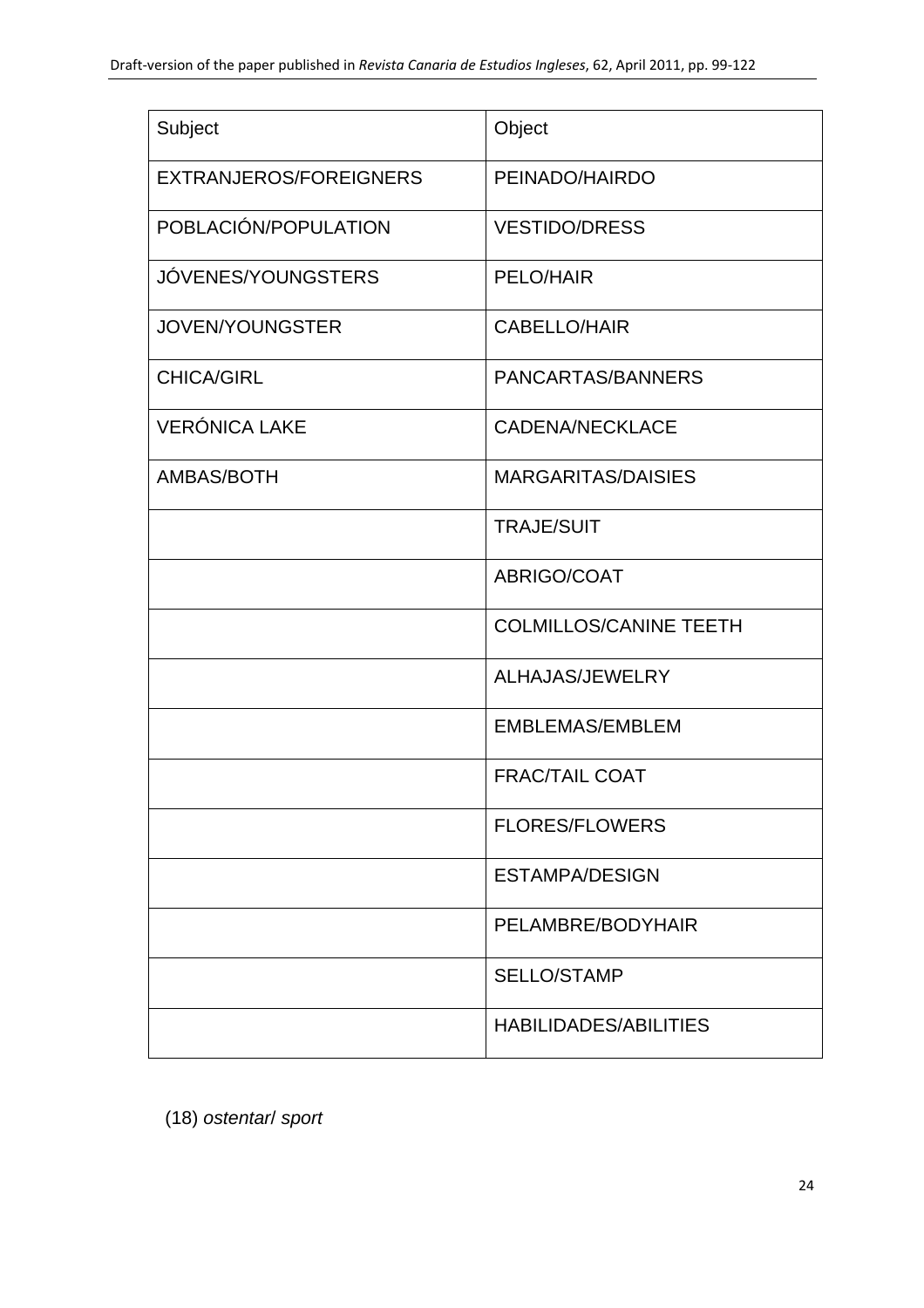a. *Moliner*: tr. Hacer, con satisfacción, orgullo o jactancia, que cierta ÷cosa propia sea vista o conocida por los demás: 'Ostenta su belleza [sus títulos, sus joyas, su amistad con el ministro]'. ("To display proudly so that it can be seen: she/he sports titles, beauty, jewels, her/his friendship with the minister")

b. *Clave*: **1** Exhibir con orgullo, vanidad o presunción: *El capitán del equipo ostentaba el trofeo delante de los periodistas.* ("to display proudly, ostentatiously or pretentiously: *The team captain sported the trophy in front of the journalists*")

**2** Mostrar o llevar de forma visible: *Los jugadores ostentaban un brazalete negro en señal de duelo por su antiguo entrenador.* ("To show or wear in a visible way: *The players sported black armbands in mourning for their late coach*")

c. *DRAE*: **1.** tr. Mostrar o hacer patente algo. ("to show or make something visible")

d. *ADESSE*: list of the most frequent collocates:

Table 3. Collocates of *ostentar*.

| Subject                | Object             |
|------------------------|--------------------|
| <b>MUCHACHA/GIRL</b>   | CONDICIÓN/POSITION |
| INDIVIDUOS/INDIVIDUALS | CARTERA/PORTFOLIO  |
| <b>BRUNETTINO</b>      | MANDO/COMMAND      |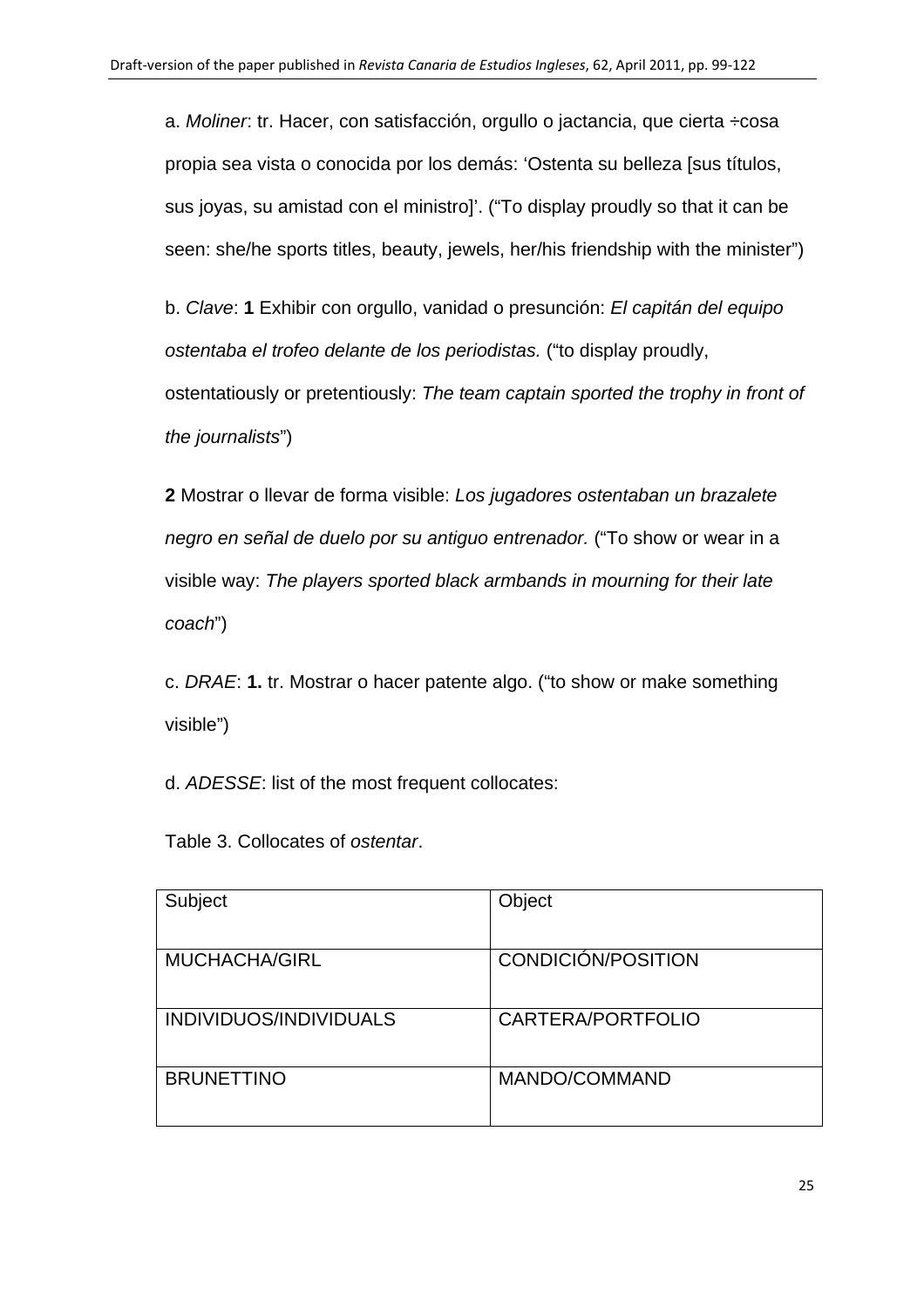| ESPAÑOLAS/SPANISH WOMEN | APARIENCIA/APPEARANCE |
|-------------------------|-----------------------|
| <b>CULTURA/CULTURE</b>  | RASGOS/FEATURES       |
| ACUERDOS/AGREEMENTS     | <b>GUSTO/TASTE</b>    |
|                         | <b>ESCUDOS/BADGES</b> |
|                         | MEDALLA/MEDAL         |
|                         | CHAPITA/BADGE         |

(iii) look for general labels or "umbrella" patterns that could work for every word linked to a particular concept and in every language we are working with. One cannot forget that, although taking lexical information as point of departure, our purpose is to list selectional preferences, that is, conceptual narrowing. Therefore, we must really abstract away from specific words and come up with the participants our commonsense knowledge would identify as being prototypically part of cognitive scenarios such as "having something", "losing something", and so on. For example, in the typical scenario of "sporting something", the common collocates of the words that lexicalize this concept could be generalized as:

(1[9](#page-33-0)) first participant: people. $9$ 

(20) second participant: clothes, shoes, hairdos, jewelry, bags, looks, badges, tattoos.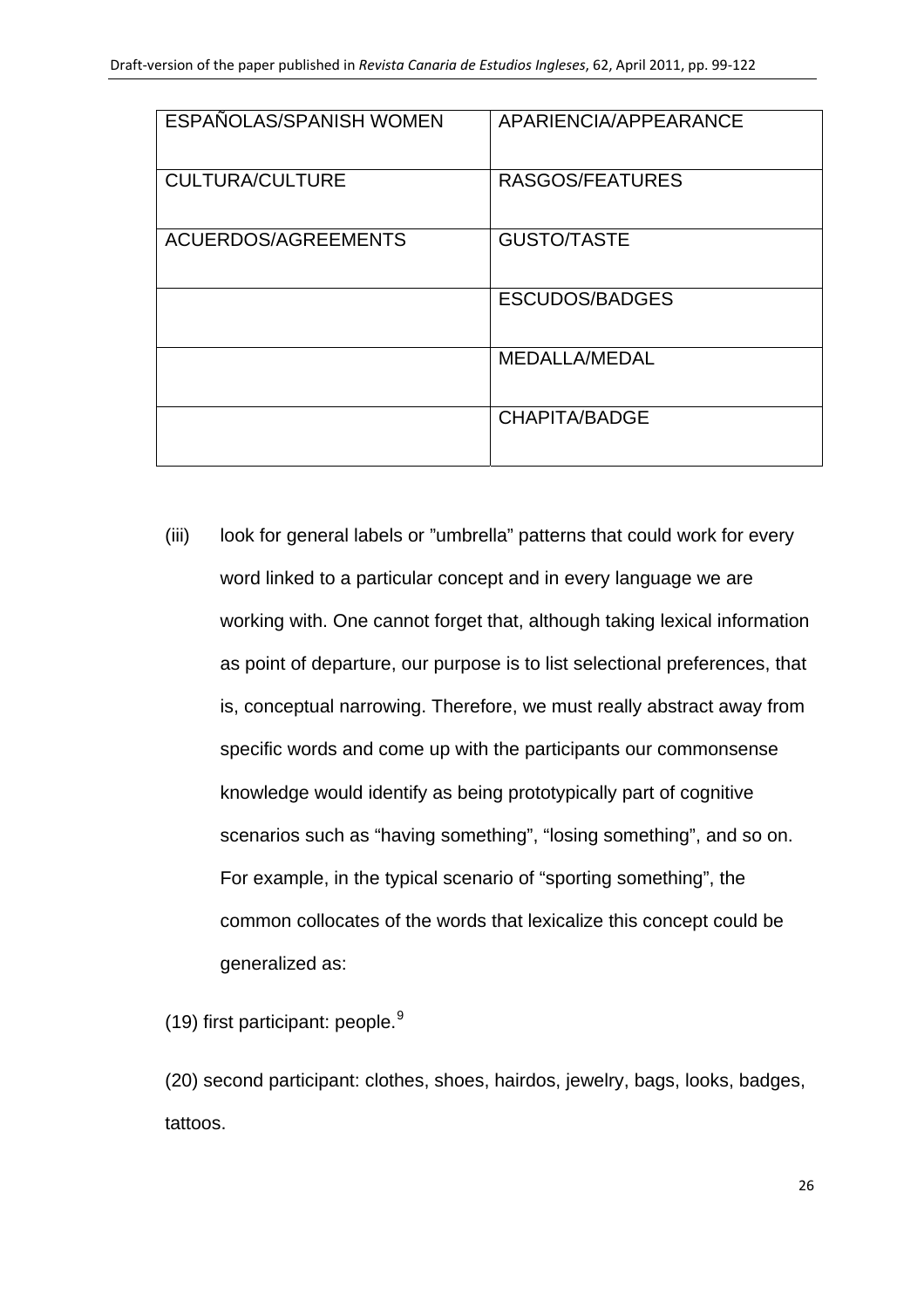(iv) find the appropriate basic concepts to codify the abstract labels among the 1,300 concepts available in the FunGramKB Ontology: +HUMAN 00, +GARMENT 00, and so on.<sup>[10](#page-33-0)</sup> Such move is laboriously carried out by looking up in the Ontology each of the typical participants identified in (19) and (20) so that we are able to reach the basic concept to which these words are linked. As stated in Periñán and Arcas ("Ontological Commitments" 32-33), the FunGramKB Ontology allows multiple inheritance, that is to say, a conceptual unit can be subsumed by two or more concepts, creating complex hierarchies. This is shown in the first predication of the MP of concepts, which always includes all the superordinate concepts of the *definiendum*, together with one and only one logical relation  $(8, |$  or  $\land$ ) between the multiple parents. In this way, this first predication of the MP explicitly states the conceptual route that determines the IS-A path to its root. Consequently, in order to identify the basic concepts that codify selectional preferences, we traced the conceptual route taken by a particular concept to which specific words may be linked. For instance, if we search the lexical unit *shoe* in the Ontology, we will find the following MP and conceptual route: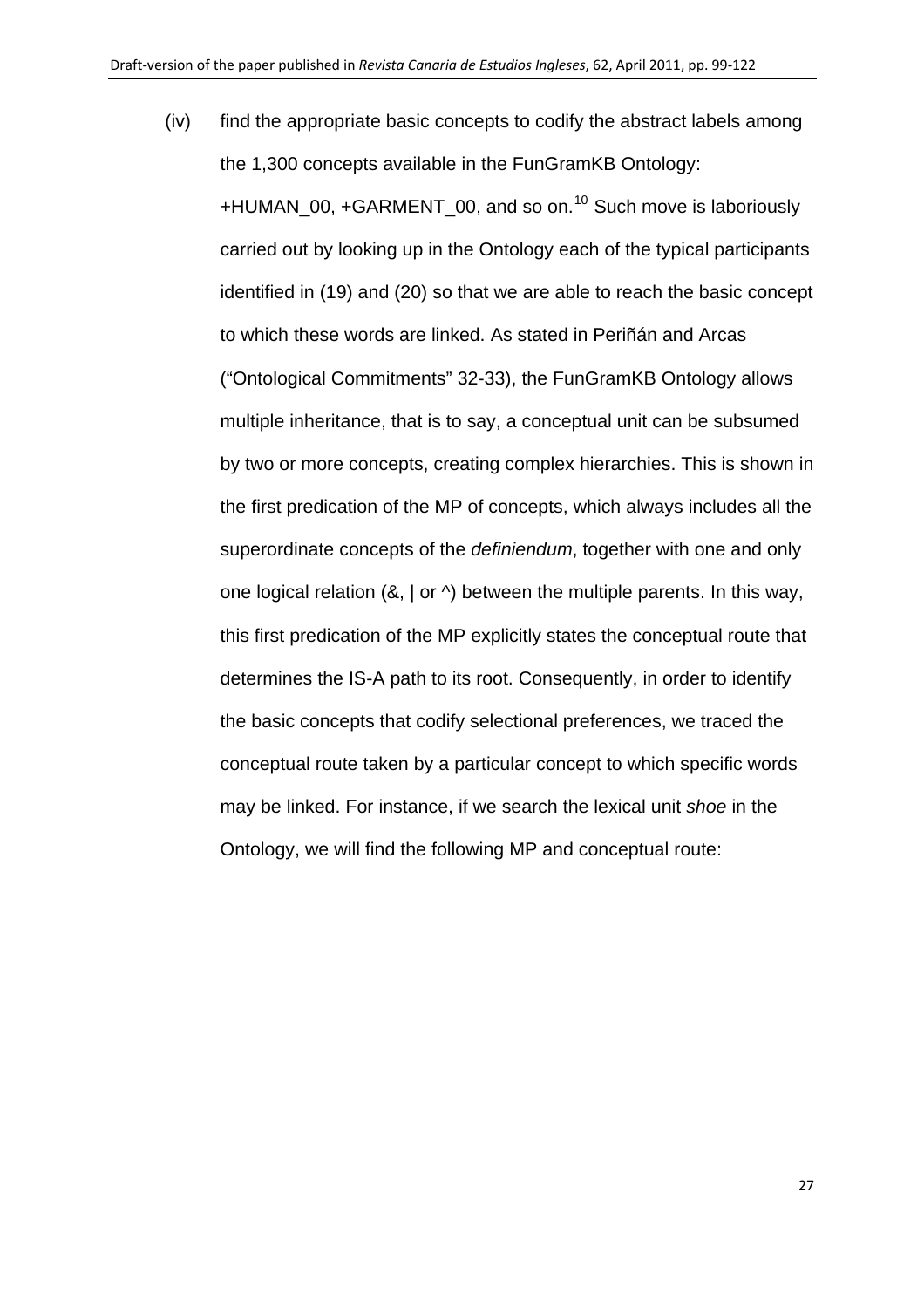| <b>FunGramKB Editor</b>                                              |                                                                                                            |           |               |
|----------------------------------------------------------------------|------------------------------------------------------------------------------------------------------------|-----------|---------------|
| Ontology                                                             |                                                                                                            |           |               |
| 363 events                                                           |                                                                                                            |           | <b>SEARCH</b> |
| $=$ $\sigma$ #EVENT<br><b>B</b> 同#COMMUNICATION<br><b>G#MATERIAL</b> | ◎ Concept © Word © in TF © in MP<br>Non-Monotonic Inheritance                                              |           |               |
| 中 <b>同#PSYCHOLOGICAL</b>                                             | shoe                                                                                                       | <b>OK</b> |               |
| $\blacksquare$ $\blacksquare$ #STATIVE                               | ECT 00 >> +SUBSTANCE 00 >> +SOLID 00 >> +CLOTHING 00 >> +SHOE 00<br>▲<br>Έì                                |           |               |
|                                                                      | m.                                                                                                         |           |               |
| <b>C</b> Entities<br><b>O</b> Qualitie<br><b>O</b> Events            | CONCEPT:<br>+SHOE 00<br>MEANING POSTULATE:<br>+(e1: +BE_00 (x1: +SHOE_00)Theme (x2: +CLOTHING_00)Referent) |           |               |
|                                                                      | $\overline{\phantom{a}}$                                                                                   | [Close]   |               |
| Webmaster: Carlos Periñán                                            |                                                                                                            |           |               |

Fig. 5. Conceptual route of *shoe*.

Since the word *clothes* is also traced down and linked to the basic concept +CLOTHING\_00, this is the concept chosen to express both of them as selectional preferences in the TF of +SPORT\_00. Likewise, the rest of the lexical units of (20) have been conceptually tracked down, resulting in the following selectional preferences, repeated below for convenience as (21):

(21) \$SPORT\_00

TF: (x1: +HUMAN\_00)Theme (x2: +CLOTHING\_00 ^ +HAIR\_01 ^

+ORNAMENT\_00)Referent

After this account of selectional preferences, there is yet a last issue that needs to be addressed, that is, the place of collocations in FunGramKB. As pointed out in section 2, collocations are word-oriented so they are stored in their appropriate lexica, depending on the language the word is associated with. For instance, let us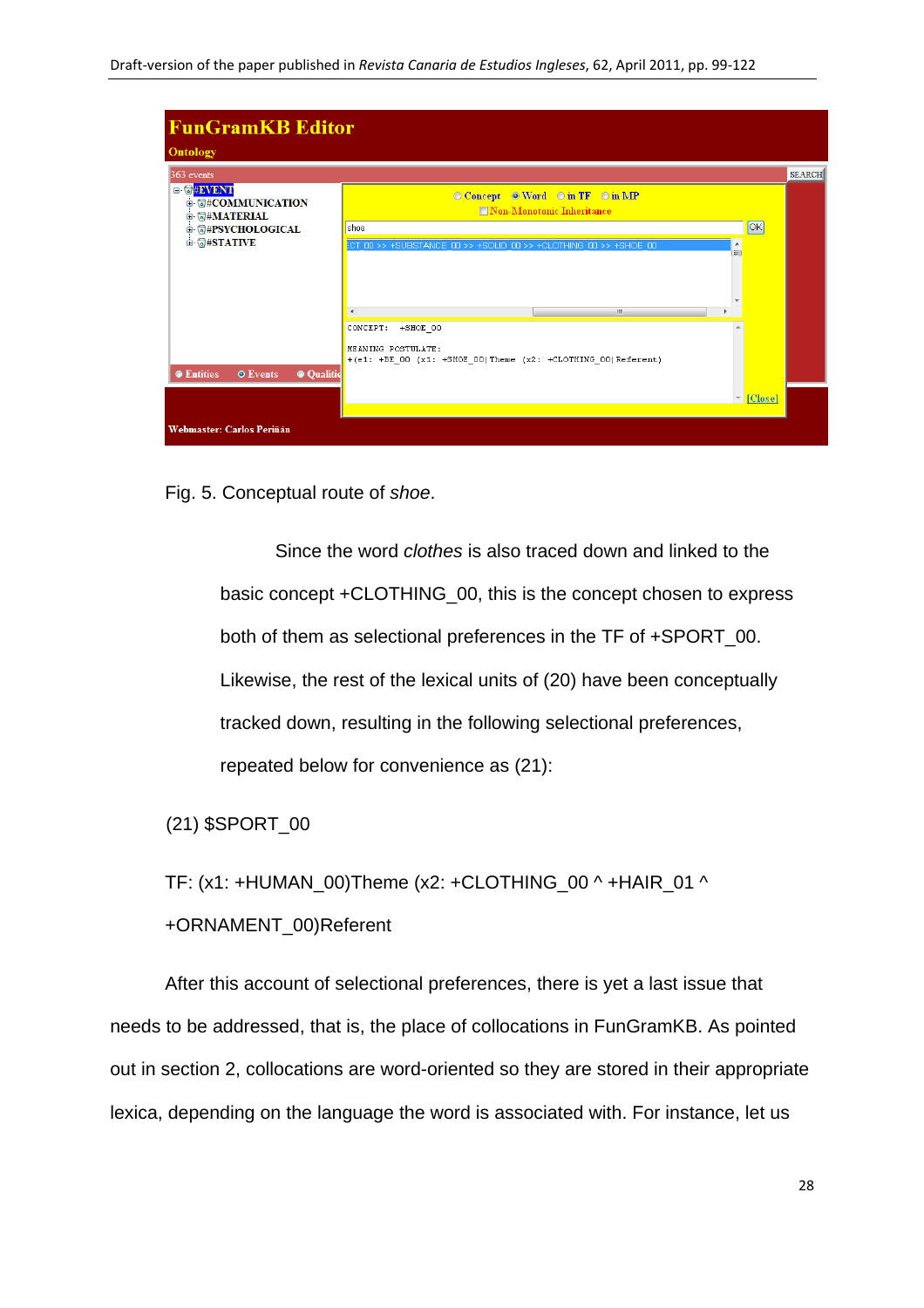take the Spanish word *atesorar*/*hoard* or *accumulate*, which is one of the words that lexicalizes the concept +STORE\_00 in (4), as illustrated below:

| <b>FunGramKB Editor</b>                                                                                                                                                                         |                                 |                                                                                                                            |               |
|-------------------------------------------------------------------------------------------------------------------------------------------------------------------------------------------------|---------------------------------|----------------------------------------------------------------------------------------------------------------------------|---------------|
| Ontology                                                                                                                                                                                        |                                 |                                                                                                                            |               |
| 364 events<br><b>ENG#RELATIONAL</b>                                                                                                                                                             |                                 |                                                                                                                            | <b>SEARCH</b> |
| A.<br><b>自 同#CONSTITUTION</b>                                                                                                                                                                   | <b>Conceptual Information:</b>  |                                                                                                                            |               |
| <b>E- WHIDENTIFICATION</b><br><b>国用LOCATION</b>                                                                                                                                                 | <b>CONCEPT:</b>                 | +STORE 00                                                                                                                  |               |
| <b>自 同#POSSESSION</b>                                                                                                                                                                           | SUPERORDINATE(S):               | $HAVE$ 00                                                                                                                  |               |
| $\triangle$ +HAVE 00<br><b>E-OSABOUND 00</b><br>$\oplus$ +BREED 00                                                                                                                              | THEMATIC FRAME:                 | $(x1: +HUMAN 00^+ + ANIMAL 00^+$<br>+ORGANIZATION 00)Theme (x2: +ARTEFACT 00 ^<br>+CORPUSCULAR 00 ^ +SUBSTANCE 00)Referent |               |
| $\mathbf{H}$ + HOLD 00<br>$\mathbf{u}$ $\Theta$ +LACK 00<br>$\div$ $\bullet$ +STORE_00<br><b>B-O SREGISTER 00</b><br>$\bullet$ +PRESERVE 00<br>$\mathbf{\Theta}$ +WEAR 00<br>-SAVE<br>+STORE 00 | MEANING POSTULATE:              | $\Vert +$ (e1: +HAVE 00 (x1) Theme (x2) Referent (f1)<br>Location (f2: +LONG 01)Duration)                                  |               |
|                                                                                                                                                                                                 | <b>DESCRIPTION:</b>             | provide storage for or keep in storage                                                                                     |               |
| <b>C</b> Entities<br><b>Oualities</b><br><b>O</b> Events                                                                                                                                        |                                 |                                                                                                                            |               |
| <b>Edit structure</b>                                                                                                                                                                           | <b>Edit properties</b>          |                                                                                                                            |               |
| <b>English</b><br>YNX                                                                                                                                                                           | <b>Spanish</b><br>YNX           | <b>Italian</b><br>YNX                                                                                                      |               |
| accumulate                                                                                                                                                                                      | acumular<br>ahorrar             | accaparrare                                                                                                                |               |
| $\equiv$<br>bond<br>garner                                                                                                                                                                      | $\blacktriangleright$ almacenar | E<br>accumulare<br>E<br>conservare                                                                                         |               |
| hoard                                                                                                                                                                                           | atesorar                        | depositare                                                                                                                 |               |
| hold                                                                                                                                                                                            | conservar                       | detenere                                                                                                                   |               |

Fig. 6. English, Spanish and Italian lexical units linked to the concept +STORE\_00.

According to *REDES*, *atesorar* frequently occurs with the following words: *victoria*/*victory*, *éxito*/*success*, *información*/*information*, *secreto*/*secret*, and *recuerdo*/*memories*. Therefore, FunGramKB inserts all these collocates in the Spanish lexicon as part of the morphosyntactic and pragmatic information linked to this word. To be more specific, these collocates appear in the LCM core grammar block of the Spanish lexicon, in the "collocations" slot for the second argument (y) of *atesorar*, as can be seen below: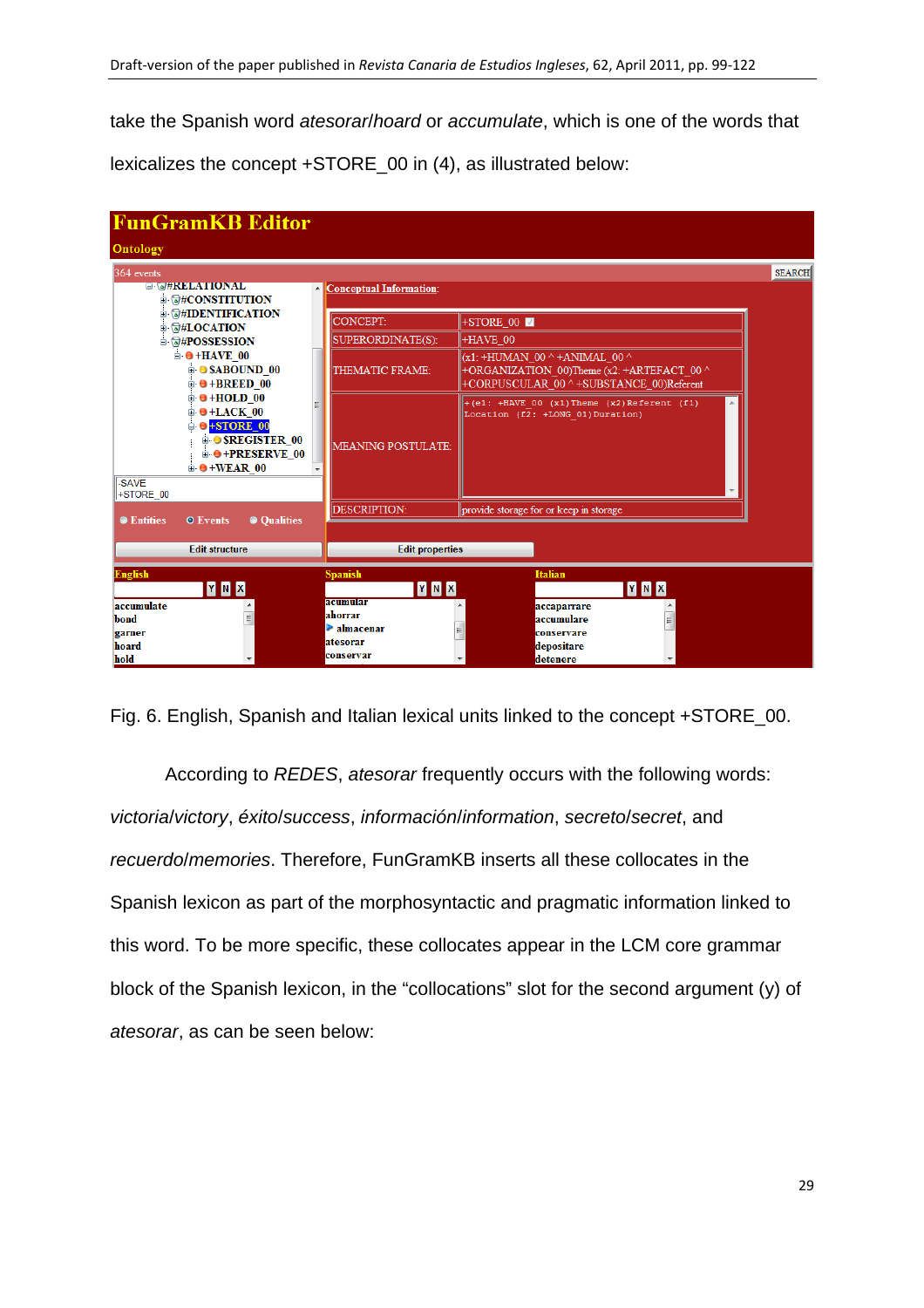| <b>LCM CORE GRAMMAR:</b> |                                                                                                                                        |
|--------------------------|----------------------------------------------------------------------------------------------------------------------------------------|
| <b>AktionsArt:</b>       | im <sub>1</sub><br>State<br>Activity<br>Accomplishment<br>Achievement<br>You determine the canonical lexical<br>class(es) of the verb. |
|                          | Variables: $\leftarrow$ no functions $\rightarrow$<br>$\overline{\mathbf{v}}$                                                          |
|                          | Idiosyncratic features:                                                                                                                |
|                          | [MR $\leq$ no value selected $\Rightarrow$<br><- no value selected --><br>$\overline{\phantom{a}}$<br>$\overline{\phantom{a}}$         |
|                          | Thematic frame mapping:                                                                                                                |
|                          | $x =$ [no function]<br>[no function]<br>[no function]<br>$\mathbf{r}$<br>۰l<br>$\overline{\phantom{a}}$                                |
|                          | A REMINDER OF FUNGRAMKB PARTICIPANTS:<br>THEME: Entity that owns another entity.<br>A.                                                 |
|                          | REFERENT: Entity that is owned.<br>$\overline{\nabla}$                                                                                 |
| <b>Lexical Template:</b> | Prepositions:                                                                                                                          |
|                          | $\sqrt{Y} \sqrt{N} \sqrt{Y} = \sqrt{a}$<br>$\sqrt{Y}$ N $Z = \frac{1}{2}$<br>$-20$<br>$x = a$                                          |
|                          | Collocations:                                                                                                                          |
|                          | $Y$ $N$<br>$\boxed{Y}$ $\boxed{N}$<br>$\boxed{Y}$ $\boxed{N}$<br>$Z =$<br>$x =$<br>$Y =$                                               |
|                          | éxito<br>información<br>Irecuerdo<br>secreto                                                                                           |

Fig. 7. Collocations of *atesorar*/*hoard* in the FunGramKB Spanish lexicon.

On the other hand, its English equivalent *hoard*, according to the *Collins Corpus Concordance and Collocation Sampler* consulted, typically collocates with words such as *flaw*, *time*, *misery*, *nostalgia* and *information*. Accordingly, as displayed below, these collocations appear in the English lexicon, specifically in the "collocations" slot for the second argument (y) of *hoard*: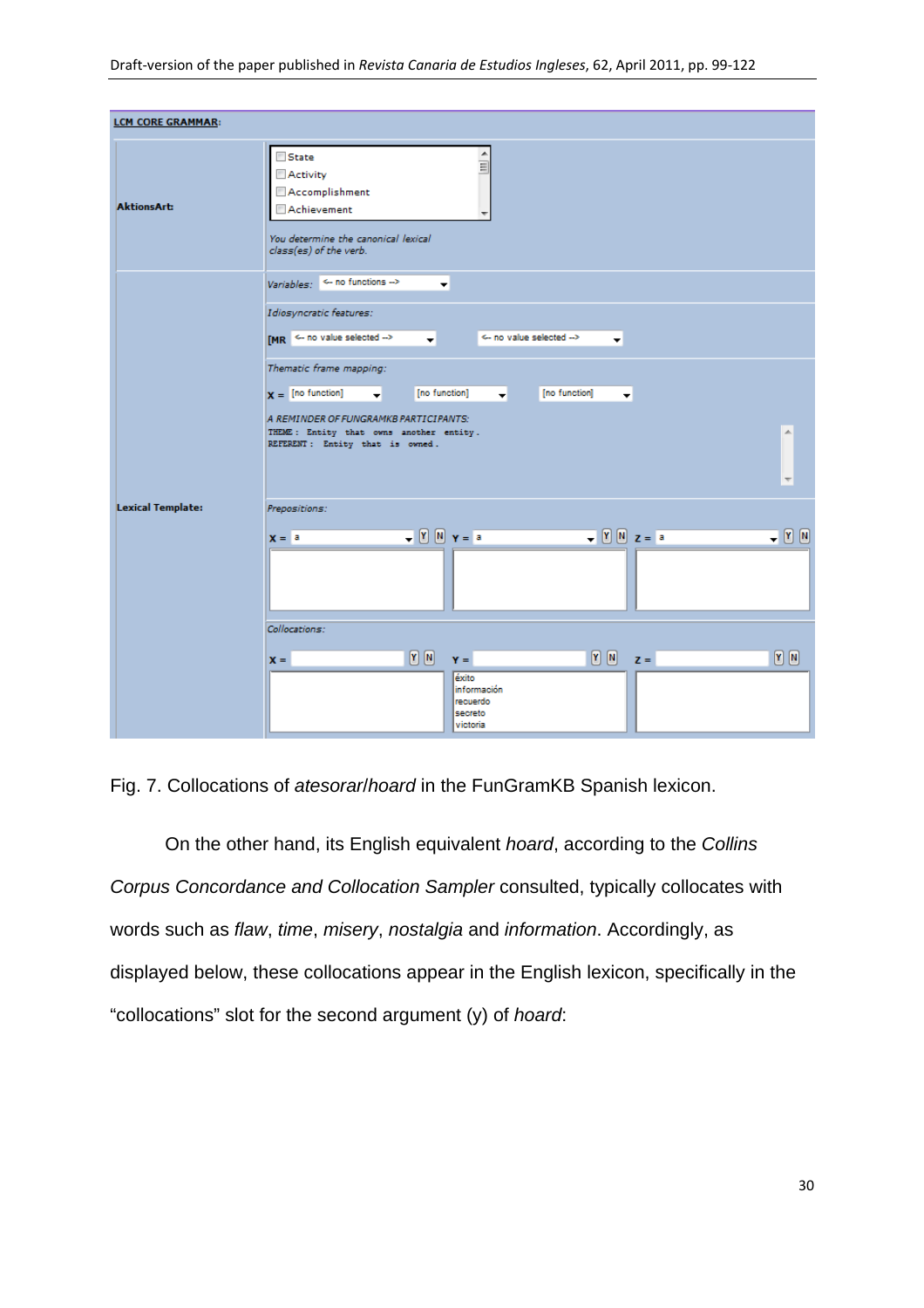| <b>LCM CORE GRAMMAR:</b> |                                                                                                                                                                                                      |
|--------------------------|------------------------------------------------------------------------------------------------------------------------------------------------------------------------------------------------------|
| <b>AktionsArt:</b>       | LI Accomplishment<br>▲<br>Achievement<br>Ξ<br>Semelfactive<br>Active accomplishment<br>$\overline{\phantom{a}}$<br>Councilive ctate<br>You determine the canonical lexical<br>class(es) of the verb. |
|                          | Variables: $\leftarrow$ no functions $\rightarrow$<br>▾                                                                                                                                              |
|                          | Idiosyncratic features:<br>$M_R \leftarrow$ no value selected $\rightarrow$<br><- no value selected --><br>۰<br>$\overline{\phantom{a}}$                                                             |
|                          | Thematic frame mapping:<br>$X =$ [no function]<br>[no function]<br>[no function]<br>$\overline{\phantom{a}}$<br>٠<br>۰                                                                               |
|                          | A REMINDER OF FUNGRAMKB PARTICIPANTS:<br>A.                                                                                                                                                          |
|                          | THEME: Entity that owns another entity.<br>REFERENT: Entity that is owned.<br>$\overline{\phantom{a}}$                                                                                               |
| <b>Lexical Template:</b> | Prepositions:                                                                                                                                                                                        |
|                          | $\blacktriangledown$ $\boxed{Y}$ $\boxed{N}$ $\blacktriangledown$ = aboard<br>$\blacktriangledown$ $\boxed{Y}$ $\boxed{N}$ $\bm{z} =$ aboard<br>$ \boxed{Y}$ $\boxed{N}$<br>$x =$ aboard             |
|                          | Collocations:                                                                                                                                                                                        |
|                          | $\boxed{N}$<br>$\boxed{Y}$ $\boxed{N}$ z =<br>$\boxed{Y}$ $\boxed{N}$<br>$Y =$<br>$X =$                                                                                                              |
|                          | flaw<br>information<br>misery<br>nostalgia<br>time                                                                                                                                                   |

Fig. 8. Collocations of *hoard* in the FunGramKB English lexicon.

The lexico-conceptual nature of FunGramKB accounted for in these pages, that is, the lexical, grammatical and conceptual levels of information, allows a direct linkage between the grammatically salient lexical information of the RRG logical structures included in the different lexica – *Aktionsart* class, macrorol, and so forth, in Figures 7 and 8 - and the conceptual meaning of the TFs and MPs of the Ontology. As detailed in Periñán and Mairal ("Bringing" 269-70), such a gap is bridged through an abstract representational mechanism known as *conceptual logical structure* (hereafter CLS). In fact, there is available a CLS Constructor that can automatically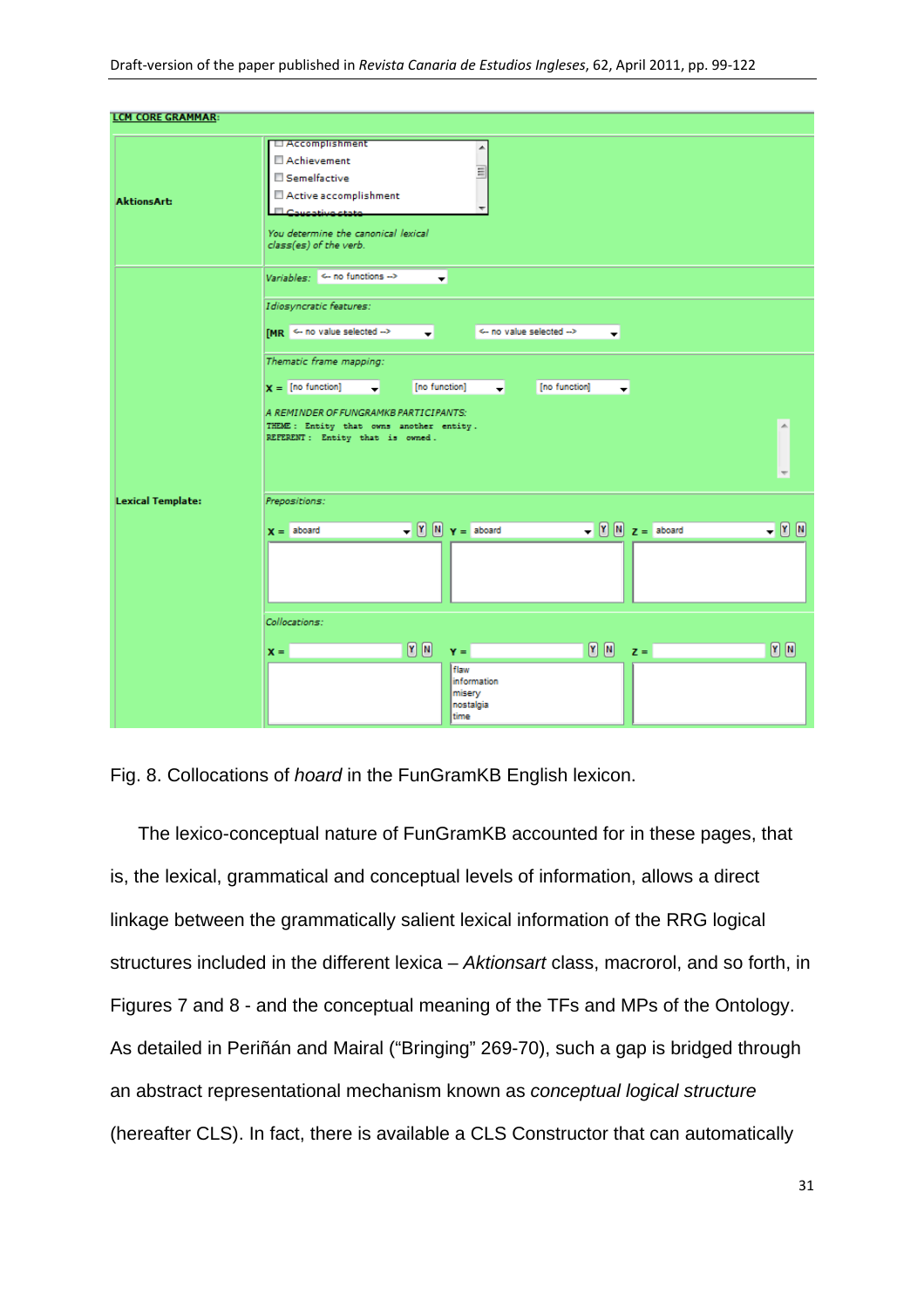build CLSs from the RRG representations stored in the LCM Core Grammar block. To illustrate, the Constructor, among other things, would match each variable in the lexical template of the word under consideration (e.g. *hoard*) with one participant in the TF of the concept that lexical item is linked to, that is, +STORE\_00 in Figure 6. We will leave for further research the inner workings of the CLS Constructor.

### **4. Conclusion**

This paper has put forth how selection restrictions and collocations can be accounted for by the FunGramKB's conceptualist view on language. Among others, here are some of the advantages of such approach for RRG:

- (i) by posing three information levels, that is, the Ontology, the Grammaticon, and the different Lexica, RRG semantic representations can be deeply enriched, including all types of information that go well beyond those aspects of meaning with an impact on syntax (e.g. selection restrictions) by linking these RRG structures to the conceptual meaning structures of the Ontology;
- (ii) this theoretical move is done at a very low cost, because the Ontology is based on a hierarchical inference system, which means that information can be placed in and retrieved from all the different ontological properties: TFs, MPs, subconcepts, and so forth. Thus, "redundancy is minimized while informativeness is maximized" (Periñán and Mairal, "Bringing" 269);
- (iii) since ontological concepts are universal, in principle every single language could be implemented in FunGramKB.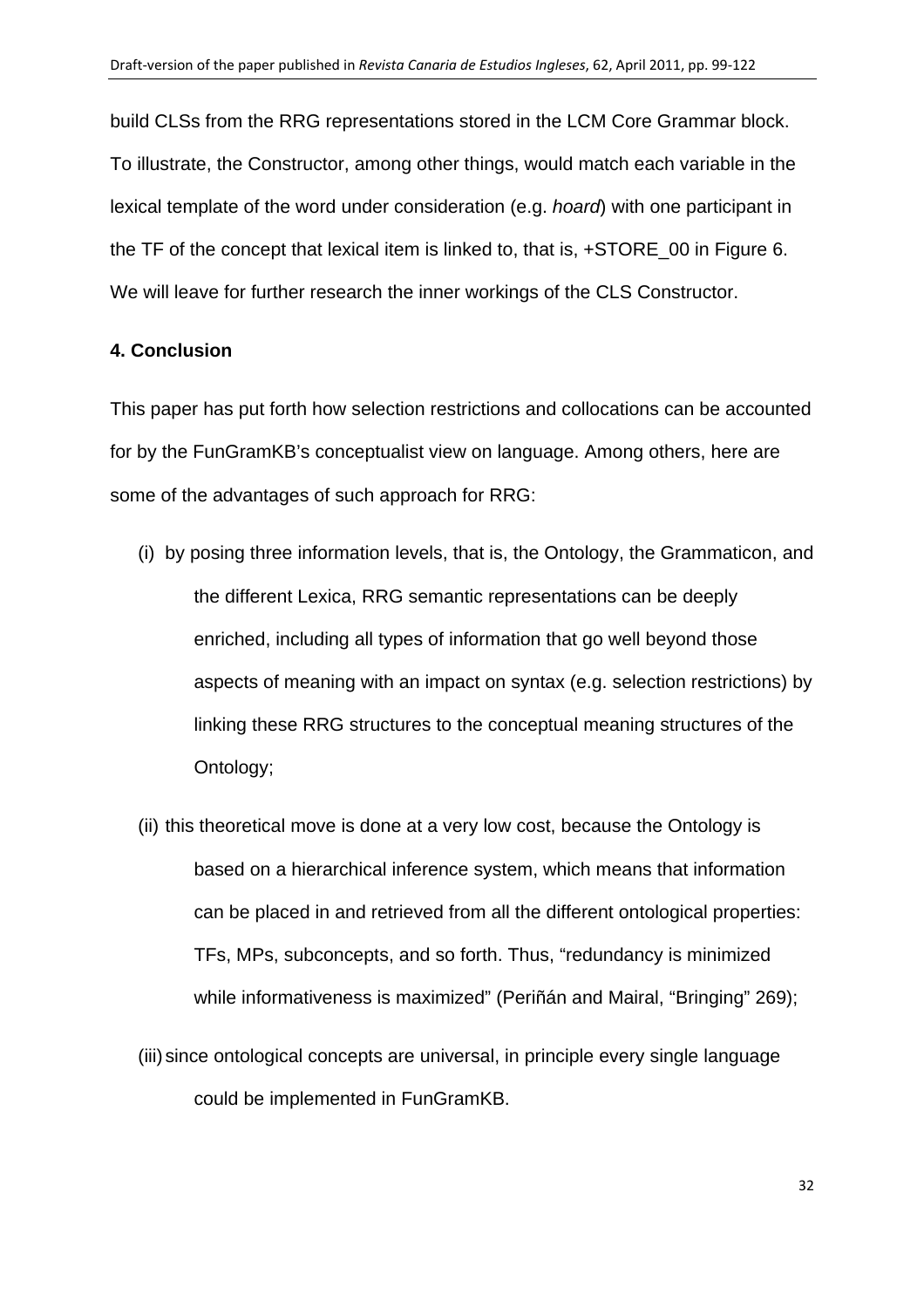<span id="page-32-1"></span><span id="page-32-0"></span> Financial support for this research has been provided by the DGI, Spanish Ministry of Science and Innovation, grants no. HUM2007-65755, no. FFI2008-05035-C02-01 (co-financed through FEDER funds), and no. FFI2010-17610/FILO.

<sup>1</sup> FunGramKB was born as a user-friendly online lexico-conceptual natural language processing system that sought to develop a conceptual approach based on deep semantics. Drawing from previous work by Periñán and Arcas ("Meaning Postulates", "Microconceptual-Knowledge", "Cognitive Modules"), this knowledge-base system has fused with the comprehensive theory of meaning, grounded on the RRG framework, known as the Lexical Constructional Model (hereafter LCM; Mairal and Ruiz de Mendoza, "New Challenges", "Levels"; Ruiz de Mendoza and Mairal, among others) in an attempt to build an updated and robust FunGramKB that benefits from the best of both worlds, that is, a lexico-conceptual knowledge base with rich semantic and syntactic information. For further information on FunGramKB and the LCM, we refer the reader to the Lexicom group research webpage: [www.lexicom.es.](http://www.lexicom.es/)

<sup>2</sup> Although so far English and Spanish are fully supported in the current version of FunGramKB, in the near future other languages such as Italian, German, French, Bulgarian and Catalan will also be contemplated (cf. Periñán and Mairal, "The Anatomy" 266).

<sup>3</sup> The interested reader can find a thorough review of the main authors that have studied this topic in Koike. Among others, one can mention the studies on English, German and French collocations by Halliday ("Categories", "Lexis"), Sinclair, Coseriu, Mitchell, Mel'cuk or Cruse, as well as the accounts of Spanish collocations by Mendívil, Alonso Ramos, Corpas, and Wotjak.

<sup>4</sup> The FunGramKB Ontology distinguishes three different conceptual levels, each one with concepts of a different type (Periñán and Arcas, "Meaning Postulates"): (a) Metaconcepts (e.g. #ABSTRACT, #PSYCHOLOGICAL, #POSSESSION, etc.), which form the upper level in the taxonomy and, as Periñán and Arcas ("Reusing" 72) point out, can be regarded as "hidden categories", that is, concepts that, since they are not associated with specific lexical units, can be employed as hidden superordinates and avoid circularity; (b) Basic concepts, preceded by symbol +, which are used as defining units that enable the construction of MPs for basic concepts and terminals, as well as taking part as selectional preferences in TFs: for example, +HUMAN\_00, +ON\_00, or +BE\_00; (c) Terminal concepts, which are headed by symbol \$ but are neither hierarchically structured nor have definitory potential to take part in MPs: for example \$GRASP\_00, \$SPORT\_00, \$SUBTITLE\_00.

<sup>5</sup> In the syntax of COREL, whenever we have a concept displaying more than one meaning, and thus associated with different conceptual scenarios, numbers 00, 01, 02 are simply employed to differentiate them. In this particular case, +HAIR\_00 is identified with the hair that grows on people's and animals' bodies, whereas +HAIR 01 is associated with hairdos and everything related to the hair that grows on the head.

 $6$  Although this paper deals only with events, the FunGramKB Ontology is actually split into three subontologies, since subsumption (IS-A) is the only taxonomic relation permitted. Therefore, each subontology arranges lexical units of a different part of speech: #ENTITIES for nouns (e.g. +BIRD 00, +SOUL\_00, +FREEDOM\_00…), #EVENTS for verbs (+WEAR\_00, +TRANSLATE\_00, etc.), and #QUALITIES for adjectives and some adverbs (i.e. +HAPPY\_00, +ALONE\_00…). In Periñán and Mairal ("La gramática de COREL" 20) it is made explicit that qualities can only function as selectional preferences of participants that have the thematic roles Attribute*,* Frequency*,* Position or Speed.

 $7$  Jiménez and Luzondo detail the laborious process carried out by knowledge engineers to elaborate the different types of concepts that populate the FunGramKB Ontology, particularly, terminal concepts.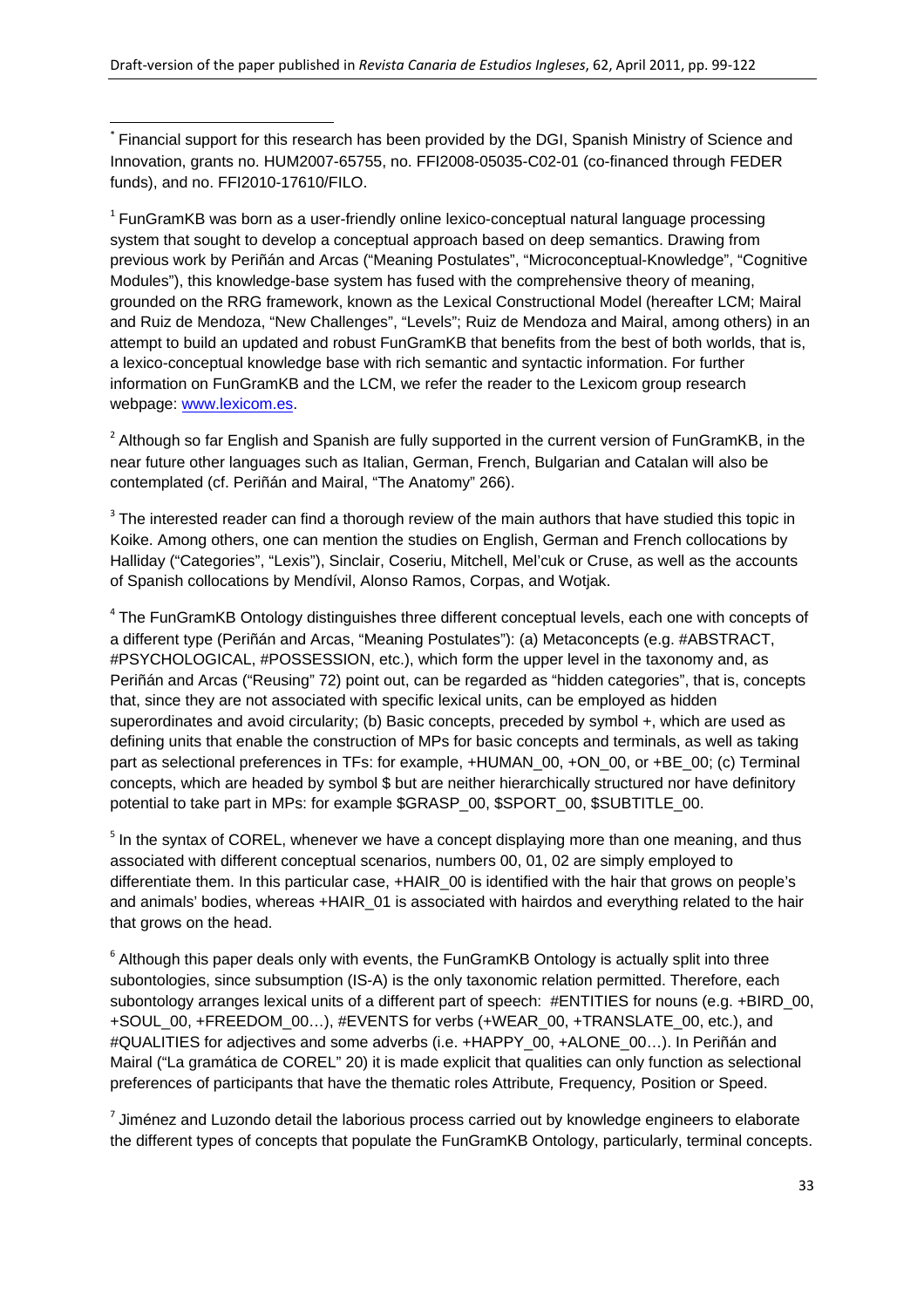<span id="page-33-0"></span>That methodology has also been employed in this paper in the creation of the terminals and subconcepts associated with the metaconcept POSSESSION.

<sup>8</sup> Since the COCA list of collocates includes the four words that appear both to the left and to the right of the search, a process of discarding adjectives, adverbs, other senses of the search, and so forth, as well as sorting out which words were functioning as subject and which ones as object, has necessarily been applied manually.

<u> 1989 - Andrea Santa Andrea Andrea Andrea Andrea Andrea Andrea Andrea Andrea Andrea Andrea Andrea Andrea Andr</u>

<sup>9</sup> Even though words such as *vehicles*, *rooms*, *stores*, *culture*, *leaves*, and so on can also occur as first participants of these verbal predicates, it is worth stressing that a nuclear Ontology like the one developed by FunGramKB aims to gather those concepts possessed by an average cultivated speaker, which excludes the metaphorical and metonymic uses speakers may freely employ.

 $10$  As commented in Mairal and Periñán ("The Anatomy" 224), the inventory of almost 1,300 basic concepts employed in FunGramKB stems from the defining vocabulary used in the *Longman Dictionary of Contemporary English* (Procter) and in the *Diccionario para la Enseñanza de la Lengua Española* (Ezquerra).

## **Works Cited**

Alonso Ramos, Margarita. *Las funciones léxicas en el modelo lexicográfico de I.* 

*Mel'cuk*. Diss. Madrid: UNED, 1993. Print.

Alvar Ezquerra, Manuel. *Diccionario para la enseñanza de la lengua española*.

Barcelona: Bibliograf, 1995. Print.

*Base de datos de verbos, alternancias de diátesis y esquemas sintáctico-semánticos* 

*del español (*ADESSE*)*. Web. June-July 2009; September-October 2010.

[<http://adesse.uvigo.es/index.html](http://adesse.uvigo.es/index.html)>.

Beale, Stephen, Sergei Nirenburg, and Kavi Mahesh. "Semantic Analysis in the Mikrokosmos Machine Translation Project." *Proceedings of the Symposium on NLP*. Bangkok, 1995. Print.

Benson Morton, Evellyn Benson, and Robert Ilson. *The BBI Combinatory Dictionary of English. A Guide to Word Combinations*. Amsterdam: John Benjamins, 1986. Print.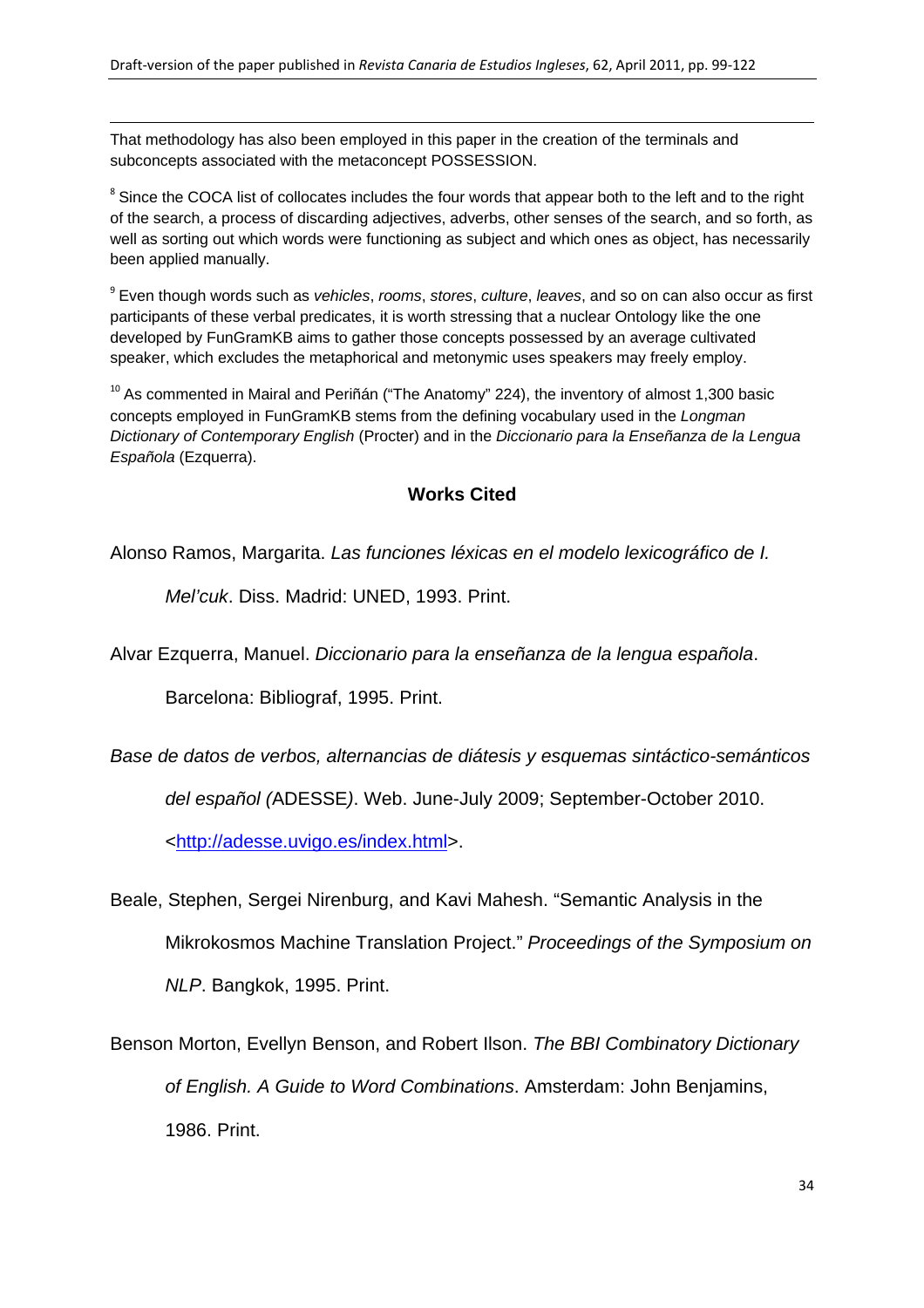<u> 1989 - Andrea Santa Andrea Andrea Andrea Andrea Andrea Andrea Andrea Andrea Andrea Andrea Andrea Andrea Andr</u> Bosque, Ignacio. "Más allá de la lexicalización." *BRAE* 62/225 (1982): 103-58. Print.

- ---. "Combinatoria y significación. Algunas reflexiones." In the introduction to *Redes diccionario combinatorio del español contemporáneo: las palabras en su contexto*. Madrid: Ediciones SM, 2004. Print.
- ---. *Redes diccionario combinatorio del español contemporáneo: las palabras en su contexto*. Madrid: Ediciones SM, 2004. Print.

*British National Corpus* (BNC). Web. Sept.-Oct. 2010.

[<http://www.natcorp.ox.ac.uk/](http://www.natcorp.ox.ac.uk/)>.

*Cambridge Advanced Learner's Dictionary*. Web. June-July 2009.

[<http://dictionary.cambridge.org/default.asp?dict=CALD](http://dictionary.cambridge.org/default.asp?dict=CALD)>.

Casares, Julio. *Diccionario ideológico de la lengua española*. Barcelona: Editorial Gustavo Gili, SA, 2004. Print.

Chomsky, Noam. *Aspects of the Theory of Syntax*. Cambridge, Mass.: MIT Press, 1965. Print.

*Collins Bilingual Dictionaries.* Web. Sept.-Dec. 2009. [<http://dictionary.reverso.net/](http://dictionary.reverso.net/)>.

*Collins Thesaurus.* Web. June-July 2009. [<http://dictionary.reverso.net/](http://dictionary.reverso.net/)>.

*Corpus Concordance and Collocation Sampler* from *The Collins Wordbanks Online English corpus*. Web. June-July 2009.

[<http://www.collins.co.uk/Corpus/CorpusSearch.aspx>](http://www.collins.co.uk/Corpus/CorpusSearch.aspx).

Corpas, Gloria. *Manual de fraseología española*. Madrid: Gredos, 1996. Print.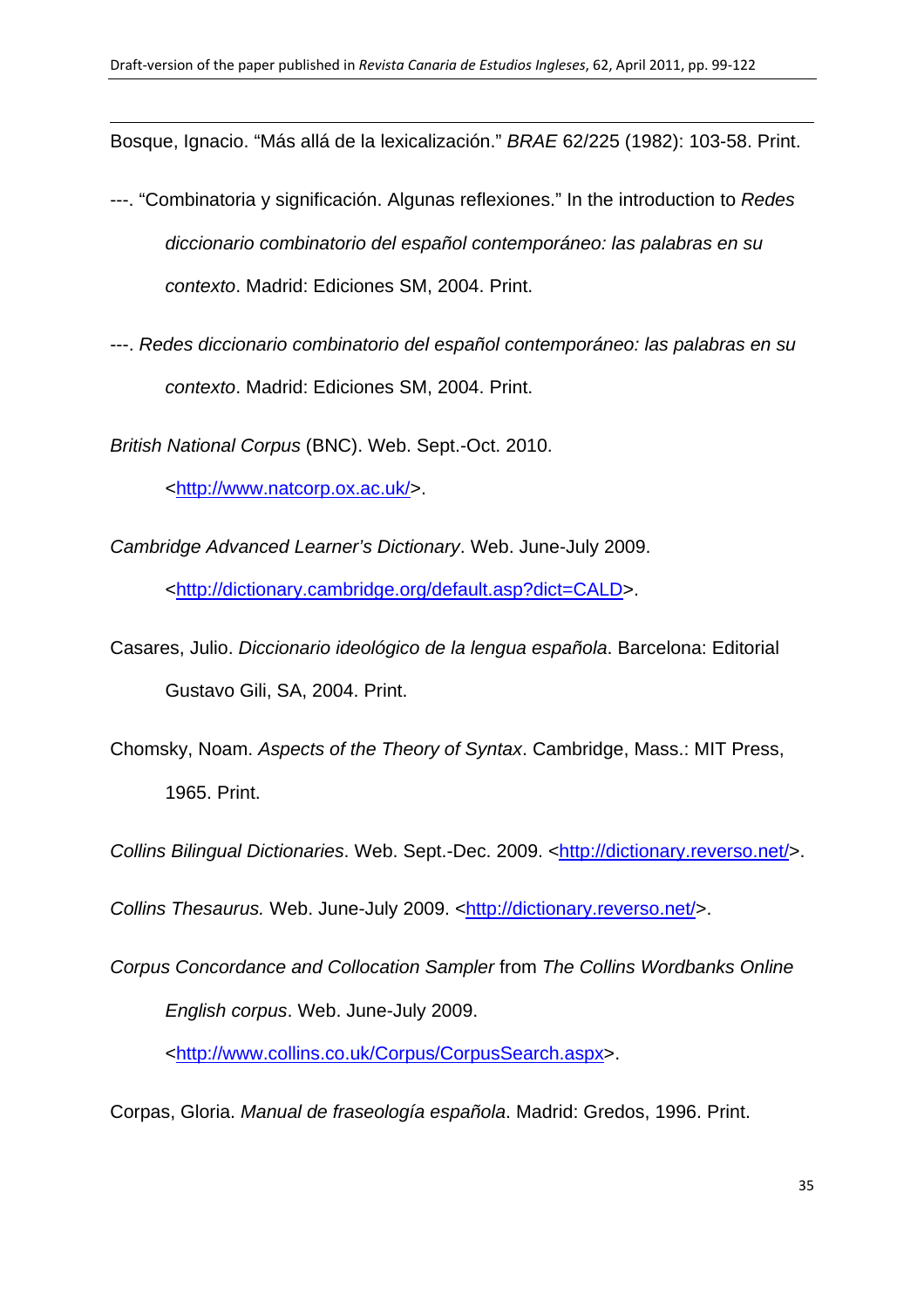Coseriu, Emilio. "Lexicalische Solidaritäten." *Poetica* 1 (1967): 293-03. Print.

Cruse, D. Alan. *Lexical Semantics*. Cambridge: Cambridge University Press, 1986. Print.

<u> 1989 - Andrea Santa Andrea Andrea Andrea Andrea Andrea Andrea Andrea Andrea Andrea Andrea Andrea Andrea Andr</u>

- Davies, Mark. *The [Corpus of Contemporary American English](http://www.americancorpus.org/)* (*COCA*). Web. Sept.- Dec. 2009; Oct. 2010. [<http://www.americancorpus.org/](http://www.americancorpus.org/)>.
- ---. *Corpus del español (100 millones de palabras, siglo XIII siglo XX)*. Web. Sept.- Oct. 2010. [<http://www.corpusdelespanol.org](http://corpus.byu.edu/time)>.
- Faber, Pamela, and Ricardo Mairal. "The Lexical Field of POSSESSION as a Construction of Conceptual Primitive." *Proceedings of the XIXth International Conference of AEDEAN*. Ed. J. Pérez Guerra, M. T. Caneda, M. Dahlgren, T. Fernández-Colmeiro, and E. J. Varela. Vigo: Universidade de Vigo, 1996. 263- 68. Print.
- Fillmore, Charles. "Subjects, Speakers and Roles." *Synthese* 21 (1970): 251-74. Print.
- Firth, John Rupert. *Papers in Linguistics 1934-1951*. London: Oxford University Press, 1957. Print.

Gangemi, Aldo, *et al.* "Sweetening Ontologies with DOLCE." *EKAW '02 Proceedings of the 13th International Conference on Knowledge Engineering and Knowledge Management. Ontologies and the Semantic Web*. Ed. Asunción Gómez-Pérez, and Richard Benjamins. London: Springer-Verlag London, 2002. Print.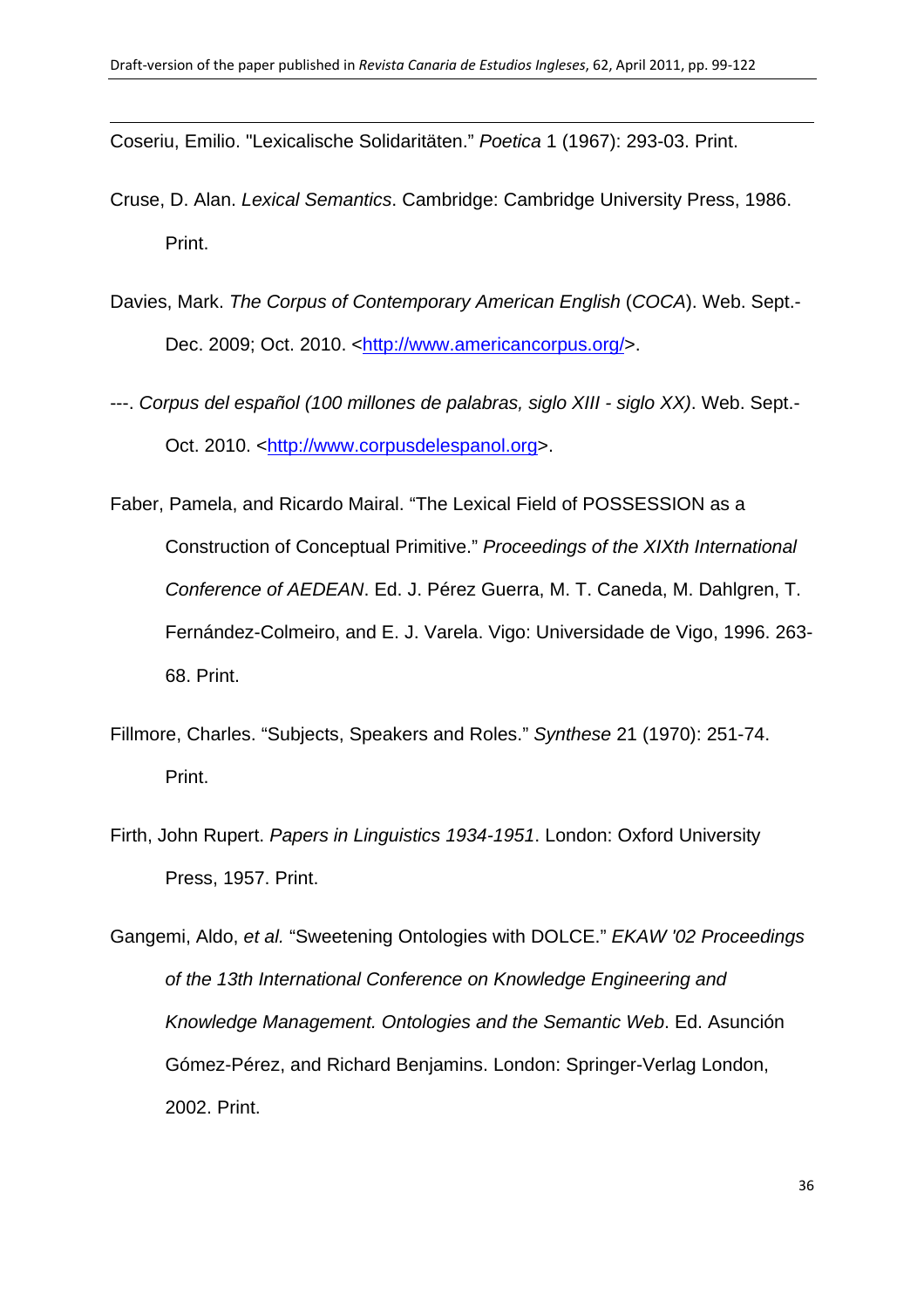Halliday, Michael Alexander Kirkwood. "Categories of the Theory of Grammar." *Word* 17 (1961): 241-92. Print.

<u> 1989 - Andrea Santa Andrea Andrea Andrea Andrea Andrea Andrea Andrea Andrea Andrea Andrea Andrea Andrea Andr</u>

- Halliday, Michael Alexander Kirkwood. "Lexis as a Linguistic Level." *Memory of John Firth*. Ed. C. E. Bazell *et al.* London: Longman, 1966. 148-62. Print.
- Harris, Zellig Sabbettai. "Co-Occurrence and Transformation in Linguistic Structure." *Language* 33.3 (1957): 283-340. Print.
- Hill, Jimmie, and Michael Lewis, Eds. *LTP Dictionary of Selected Collocations*. London: English Teaching Publications, 1997. Print.
- Jackendoff, Ray. *Languages of the Mind: Essays on Mental Representation*. Massachusetts: MIT Press, 1992. Print.
- Jiménez, Rocío, and Alba Luzondo. "Building Ontological Meaning in a Lexico-Conceptual Knowledge Base." Onomázein 23 (2011). Forthcoming.
- Katz, Jerrold, and Jerry. A. Fodor. "The Structure of a Semantic Theory." *Language* 39 (1963): 170-210. Print.
- Koike, Kazumi. *Colocaciones léxicas en el español actual: estudio formal y léxicosemántico*. Universidad de Alcalá de Henares and Takushoku University: Ensayos y documentos, 2001. Print.
- Lenci, Alessandro, *et al*. "SIMPLE: A General Framework for the Development of Multilingual Lexicons." *International Journal of Lexicography* 13.4 (2000): 249- 63. Print.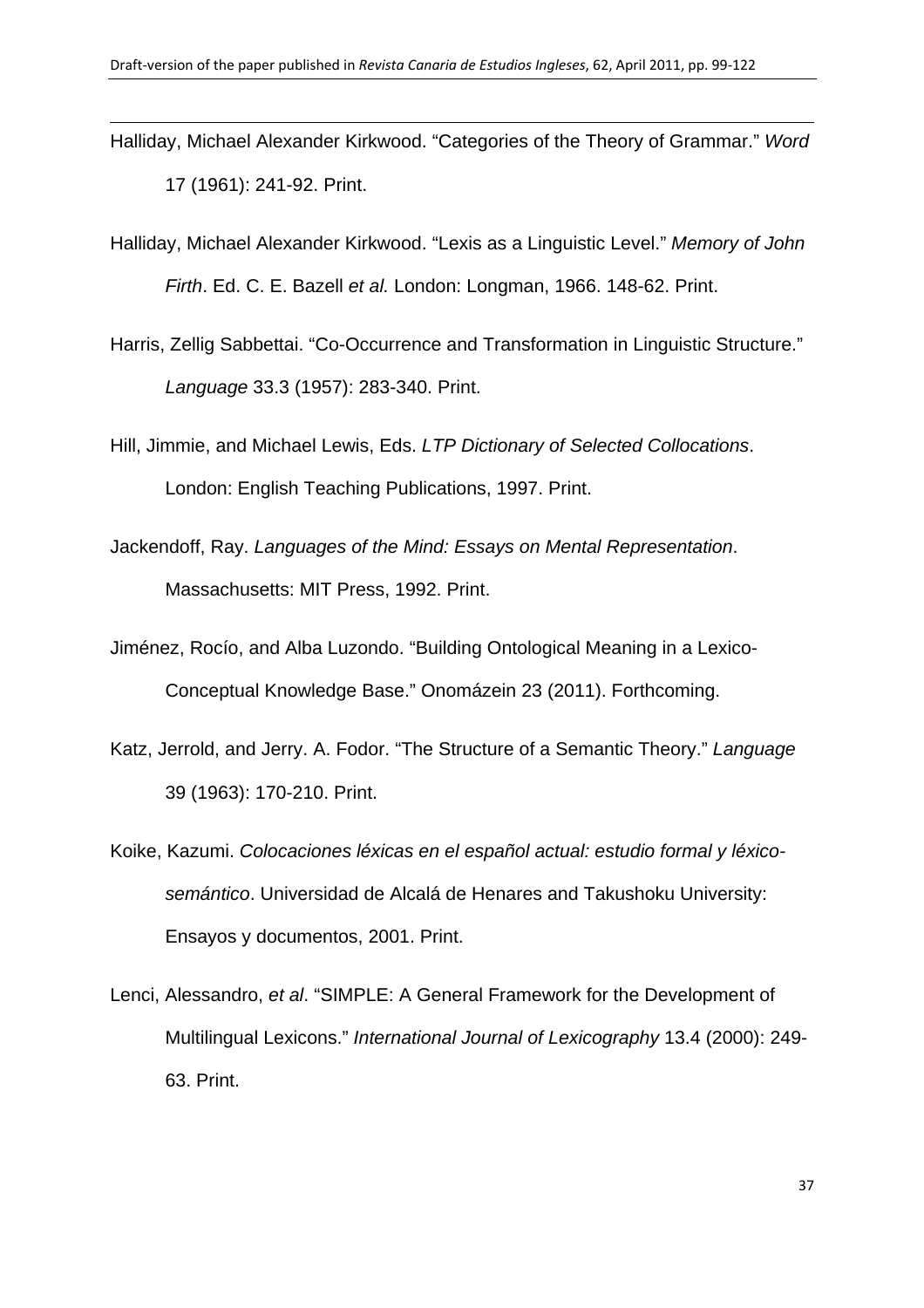*Longman Dictionary of Contemporary English*. Web. June-July 2009. [<http://www.ldoceonline.com](http://www.ldoceonline.com/)**/**>.

Mairal, Ricardo, and Carlos Periñán. "The Anatomy of the Lexicon Component within the Framework of a Conceptual Knowledge Base." *Revista Española de Lingüística Aplicada* 22 (2009): 217-44. Print.

<u> 1989 - Andrea Santa Andrea Andrea Andrea Andrea Andrea Andrea Andrea Andrea Andrea Andrea Andrea Andrea Andr</u>

- ---. "Teoría lingüística y representación del conocimiento: una discusión preliminar." *Tendencias en lingüística general y aplicada*. Ed. D. García Padrón, and M. C. Fumero Pérez. Berlín: Peter Lang, 2010. 155-68. Print.
- Mairal, Ricardo, and Francisco José Ruiz de Mendoza. "New Challenges for Lexical Representation within the Lexical-Constructional Model (LCM)." *Revista Canaria de Estudios Ingleses*, 57 (2008): 137-58. Print.
- ---. "Levels of Description and Explanation in Meaning Construction." *Deconstructing Constructions*. Ed. C. S. Butler, and J. Martín Arista. Amsterdam/ Philadelphia: John Benjamins, 2009. 153-98. Print.
- Maldonado González, Concepción, Ed. *Clave. Diccionario de Uso del Español Actual*. Madrid: SM, 2005. Print.
- Masolo, Claudio, e*t al*. "WonderWeb Deliverable D18: Ontology Library." Laboratory for Applied Ontology, ISTC-CNR, 2003. Print.
- McCawley, John. "The Theory of Semantics in a Grammar." *Universals and Linguistic Theory*. Ed. E. Bach, and R. T. Harms. New York, Holt, Rinehart and Winston, 1968.124-69. Print.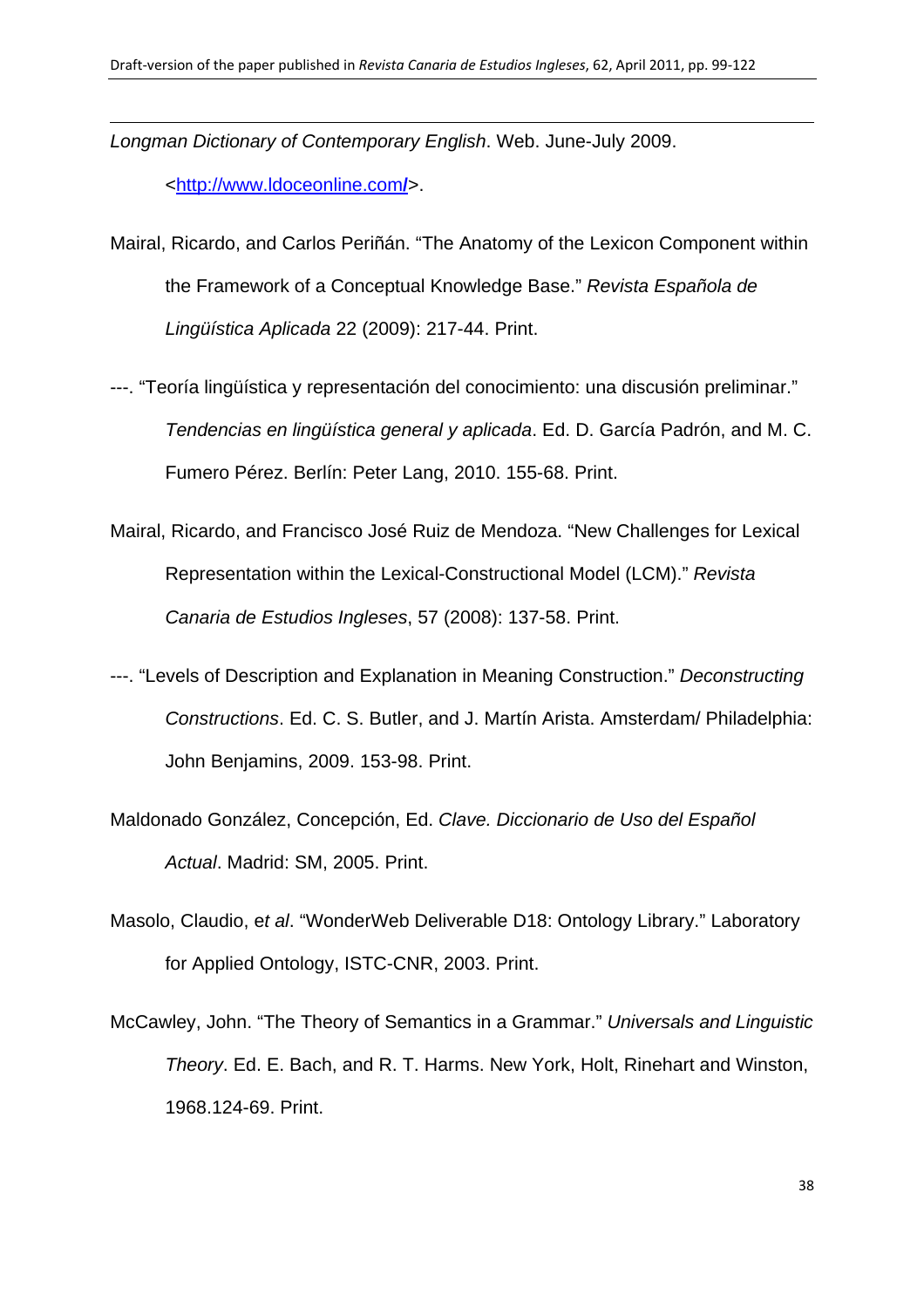Mel'cuk, Igor. "Meaning-Text Models: A Recent Trend in Soviet Linguistics." *Annual Review of Anthropology* 10 (1981): 27-62. Print.

<u> 1989 - Andrea Santa Andrea Andrea Andrea Andrea Andrea Andrea Andrea Andrea Andrea Andrea Andrea Andrea Andr</u>

Mendívil, José Luis. "Consideraciones sobre el carácter no discreto de las expresiones idiomáticas." *Actas del VI Congreso de lenguajes naturales y lenguajes formales* 2. Ed. C. Martín Vide. Barcelona: PPU, (1991). 711-36. Print.

*Merriam-Webster Dictionary*. Web. Sept.-Dec. 2009; Oct. 2010.

[<http://www.merriam-webster.com/](http://www.merriam-webster.com/)>.

Mitchell, Terry F. "Linguistic 'going on': Collocations and Other Lexical Matters Arising on the Syntagmatic Record." *Archivum Linguisticum* 2 (1971): 35-69. Print.

Moliner, María. *Diccionario de Uso del Español.* Madrid: Gredos, 2001. CD.

*Multiwordnet*. Web. June-July 2009. [<http://multiwordnet.itc.it/english/home.php>](http://multiwordnet.itc.it/english/home.php).

- Nirenburg, Steve, *et al.* "Lexicons in the MikroKosmos Project." *Proceedings of the AISB'96 Workshop on Multilinguality in the Lexicon*. Brighton, 1996. Print.
- *Oxford Collocations Dictionary for Students of English*. Oxford: Oxford University Press. 2003. Print.
- Pedersen, Bolette S., and Britt Keson. "SIMPLE Semantic Information for Multifunctional Plurilingual Lexica: Some Examples of Danish Concrete Nouns." *Proceedings of the SIGLEX-99 Workshop*. Maryland, 1999. Print.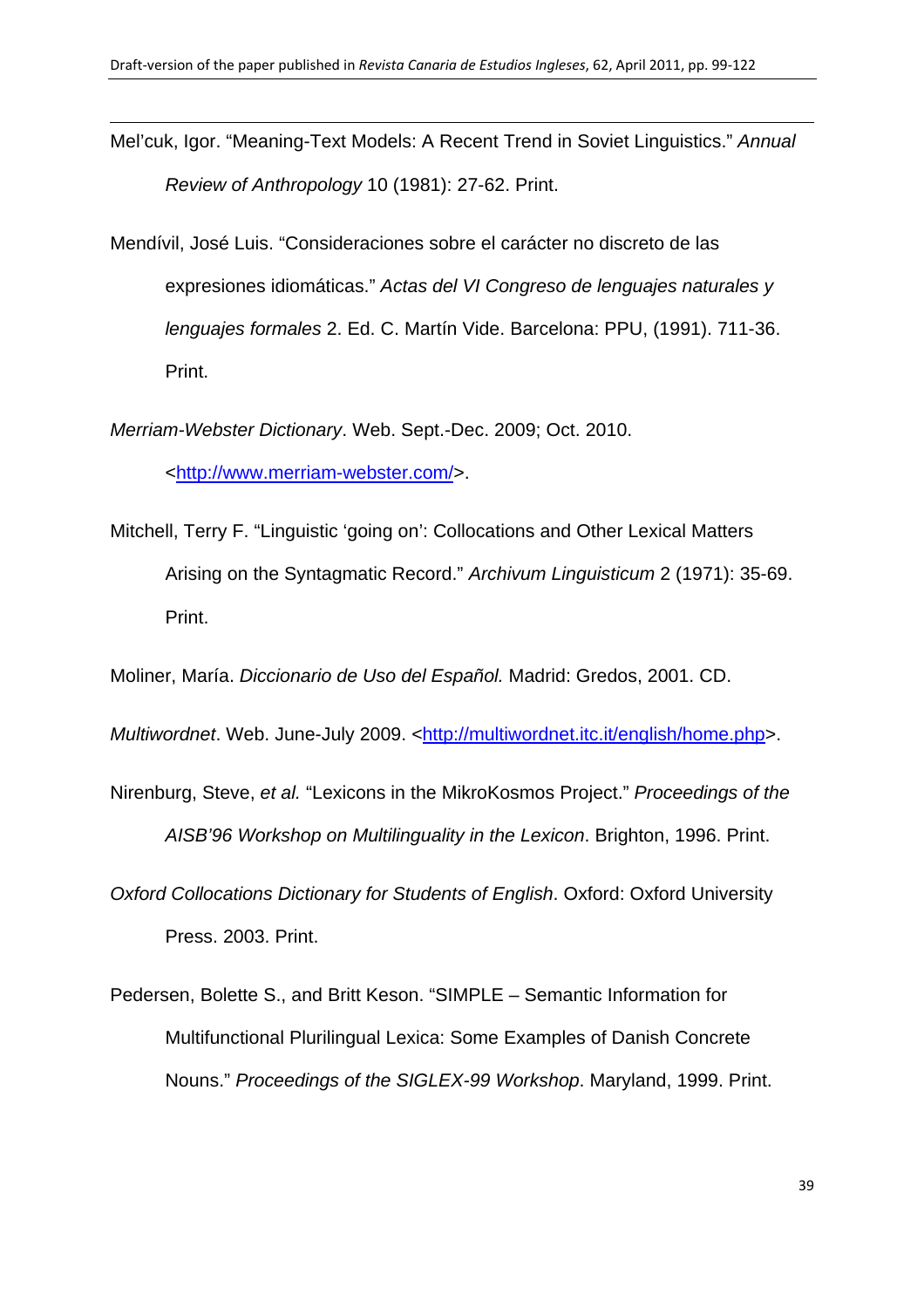Periñán, Carlos, and Francisco Arcas. "Meaning Postulates in a Lexico-Conceptual Knowledge Base." *Proceedings of the 15th International Workshop on Databases and Expert Systems Applications*. IEEE: Los Alamitos (California), 2004. 38-42. Print.

<u> 1989 - Andrea Santa Andrea Andrea Andrea Andrea Andrea Andrea Andrea Andrea Andrea Andrea Andrea Andrea Andr</u>

- ---. "Microconceptual-Knowledge Spreading in FunGramKB." *9th IASTED International Conference on Artificial Intelligence and Soft Computing*, ACTA Press, Anaheim-Calgary-Zurich, 2005. 239-44. Print.
- ---. "Reusing Computer-Oriented Lexica as Foreign-Language Electronic Dictionaries". *Anglogermánica Online* (2006): 69-93. PDF file.
- ---. "Cognitive Modules of an NLP Knowledge Base for Language Understanding." *Procesamiento del Lenguaje Natural* 39, (2007): 197-204. Print.
- ---. "Deep Semantics in an NLP Knowledge Base." *12th Conference of the Spanish Association for Artificial Intelligence*. Ed. D. Borrajo, L. Castillo, and J. M. Corchado. Salamanca: Universidad de Salamanca, 2007. 279-88. Print.
- ---. "The Architecture of FunGramKB." *Proceedings of the Seventh International Conference on Language Resources and Evaluation*. Malta, 2010. 2667-74. Print.
- ---. "Ontological Commitments in FunGramKB." *Procesamiento del Lenguaje Natural*  44, (2010): 27-34. Print.
- Periñán, Carlos, and Ricardo Mairal. "Bringing Role and Reference Grammar to Natural Language Understanding." *Procesamiento del Lenguaje Natural* 43, (2009): 265-73. Print.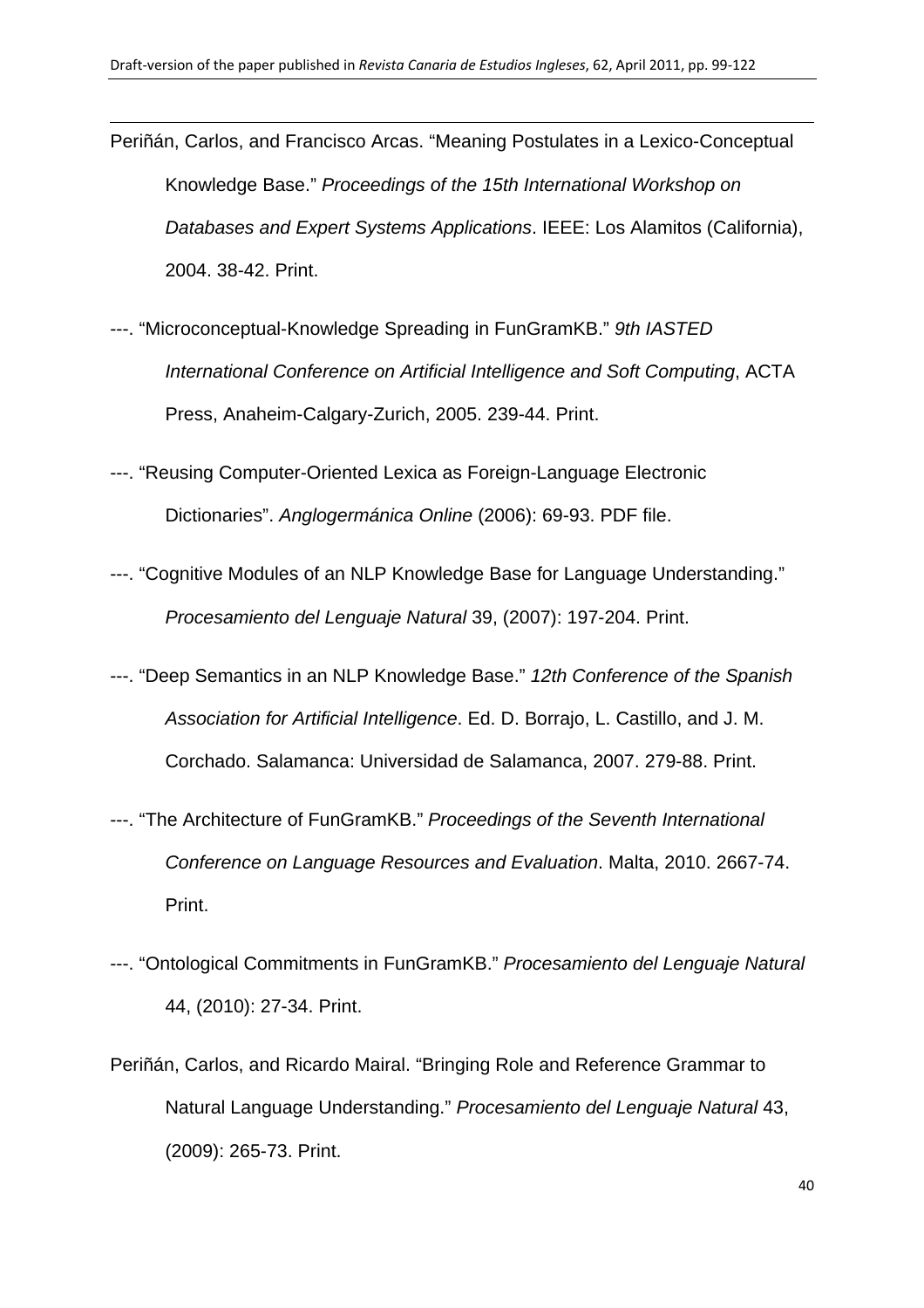<u> 1989 - Andrea Santa Andrea Andrea Andrea Andrea Andrea Andrea Andrea Andrea Andrea Andrea Andrea Andrea Andr</u>

---. "La gramática de COREL: un lenguaje de representación conceptual." *Onomázein* 21 (2010): 11-45. PDF file.

Procter, Paul, Ed. *Longman Dictionary of Contemporary English*. Harlow (Essex): Longman, 1978. Print.

Real Academia Española. *Corpus de referencia del español actual (CREA).* Web. June-July 2009; Sept.-Oct. 2010. [<http://corpus.rae.es/creanet.html](http://corpus.rae.es/creanet.html)>.

---. *Diccionario de la Lengua Española (DREA)*. Web. June-July 2009.

[<http://www.rae.es](http://www.rae.es/)>.

- Ruiz de Mendoza, Francisco José, and Ricardo Mairal. "Levels of Description and Constraining Factors in Meaning Construction: An Introduction to the Lexical Constructional Model." *Folia Linguistica* 42.2 (2008): 355–400. Print.
- Sinclair, John M. "Beginning the Study of Lexis." *In Memory of John Firth*. Ed. Bazell, *et al*. London: Longman, 1966. 410-430. Print.
- Taylor, John R. *Linguistic Categorization. Prototypes in Linguistic Theory.* Oxford: Clarendon Press, 1989. Print.
- Van Valin, Robert D. Jr. *The Syntax-Semantics-Pragmatics Interface: An Introduction to Role and Reference Grammar*. Cambridge: Cambridge University Press, 2005. Print.
- Van Valin, Robert D. Jr., and Randy LaPolla. *Syntax, Structure, Meaning and Function*. Cambridge: Cambridge University Press, 1997. Print.